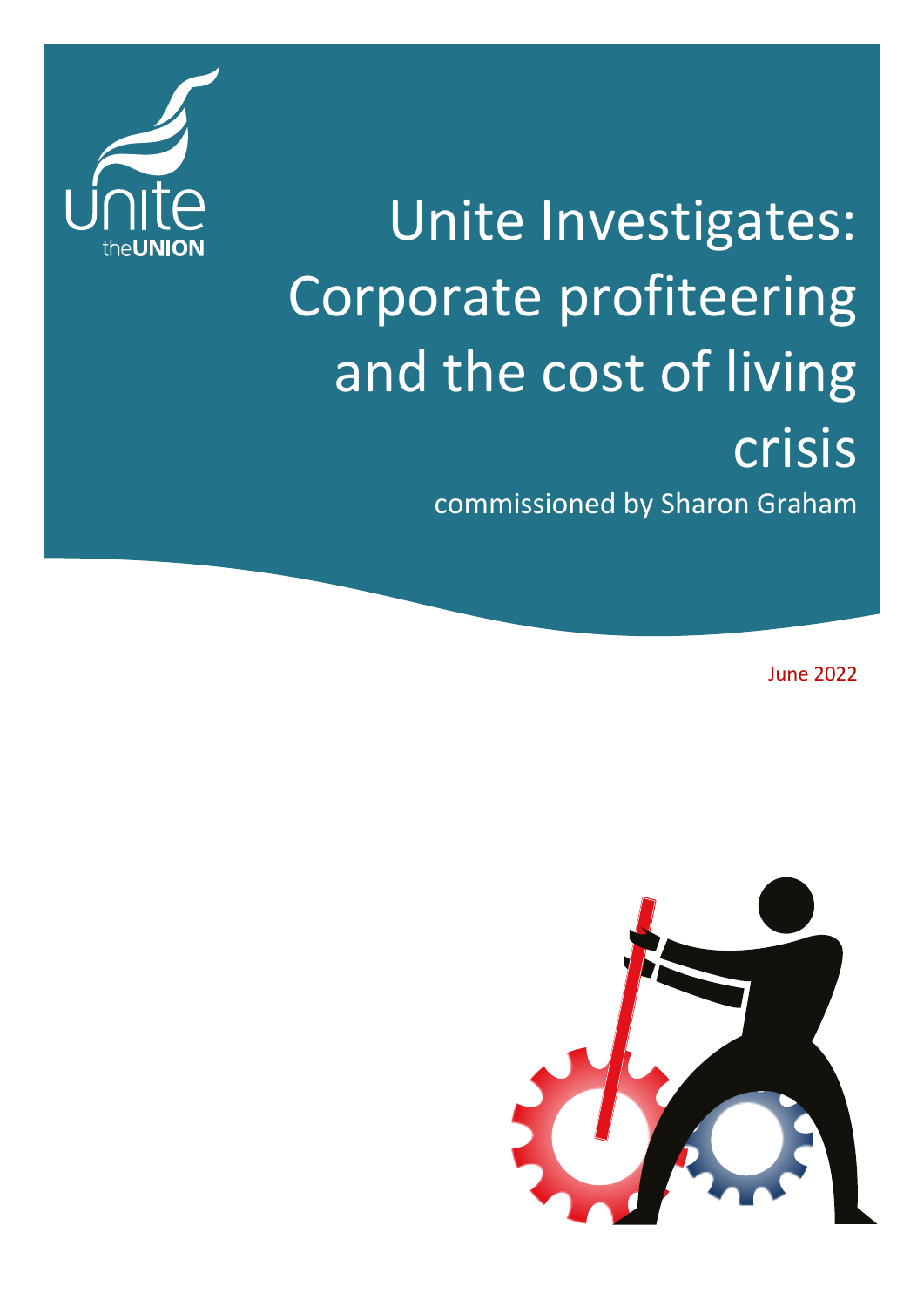

|   | <b>Contents</b>                                                   |                                                                                                                                      |                                                                                                                                     |        |  |
|---|-------------------------------------------------------------------|--------------------------------------------------------------------------------------------------------------------------------------|-------------------------------------------------------------------------------------------------------------------------------------|--------|--|
| 1 |                                                                   |                                                                                                                                      | Forward by Sharon Graham, Unite General Secretary                                                                                   | 4      |  |
| 2 |                                                                   | <b>Key findings</b>                                                                                                                  |                                                                                                                                     | 5      |  |
| 3 |                                                                   |                                                                                                                                      | How is corporate profiteering contributing to the cost of living                                                                    |        |  |
|   | crisis?<br>6                                                      |                                                                                                                                      |                                                                                                                                     |        |  |
|   | Companies "gouging" prices can cause inflation to "spiral"<br>3.1 |                                                                                                                                      |                                                                                                                                     | 6      |  |
|   | 3.2                                                               | Profit margins for the UK's biggest listed companies jumped 73% in<br>2021 compared with the year before the COVID-19 pandemic<br>7  |                                                                                                                                     |        |  |
|   |                                                                   | 3.21                                                                                                                                 | Even excluding energy firms, profits of the UK's biggest<br>listed companies increased by 42%                                       | 8      |  |
|   |                                                                   | 3.22                                                                                                                                 | Average executive pay increased to £2.59 million in 2021,<br>up £70,000 from 2019                                                   | 9      |  |
|   | 3.3                                                               |                                                                                                                                      | Across the UK economy, company profits have increased by 11.74%<br>in 6 months while wages have been squeezed                       | 9      |  |
|   |                                                                   | 3.31                                                                                                                                 | Wages have declined in real terms in the last 3 months                                                                              | 12     |  |
|   |                                                                   | 3.32                                                                                                                                 | Corporate profits have also risen as a share of GDP in the<br>last 6 months, while labour's share has declined                      | 12     |  |
|   | 3.4                                                               | Available evidence suggests a "second wave" of inflation has been<br>driven by these profits since October 2021<br>14                |                                                                                                                                     |        |  |
|   | 3.5                                                               | The UK may be entering an inflationary spiral caused by profiteering<br>similar to that experienced by the US<br>15                  |                                                                                                                                     |        |  |
|   | 3.6                                                               | How do companies get away with inflation profiteering? It's all<br>about power!                                                      |                                                                                                                                     |        |  |
|   | 3.7                                                               |                                                                                                                                      | The Bank of England knows that profiteering is helping drive<br>inflation - but only calls for wage restraint, not profit restraint | 17     |  |
|   |                                                                   | 3.71                                                                                                                                 | Even though it sees high employment pushing inflation,<br>The Bank of England forecasts a national pay cut in 2022 18               |        |  |
|   |                                                                   | 3.72                                                                                                                                 | The Bank's internal "intelligence" shows companies are<br>passing on price increases "to a greater extent than<br>normal"           | 19     |  |
|   | 3.8                                                               |                                                                                                                                      | Further research                                                                                                                    | 20     |  |
| 4 |                                                                   |                                                                                                                                      | What sources does this report use?                                                                                                  | 20     |  |
|   | 4.1                                                               | We used FTSE 350 company accounts; GDP, pay and inflation data<br>from the Office for National Statistics; and top employer lists by |                                                                                                                                     |        |  |
|   |                                                                   |                                                                                                                                      | sector from Unite research                                                                                                          | 20     |  |
|   |                                                                   |                                                                                                                                      | Unite Investigates                                                                                                                  | Page 2 |  |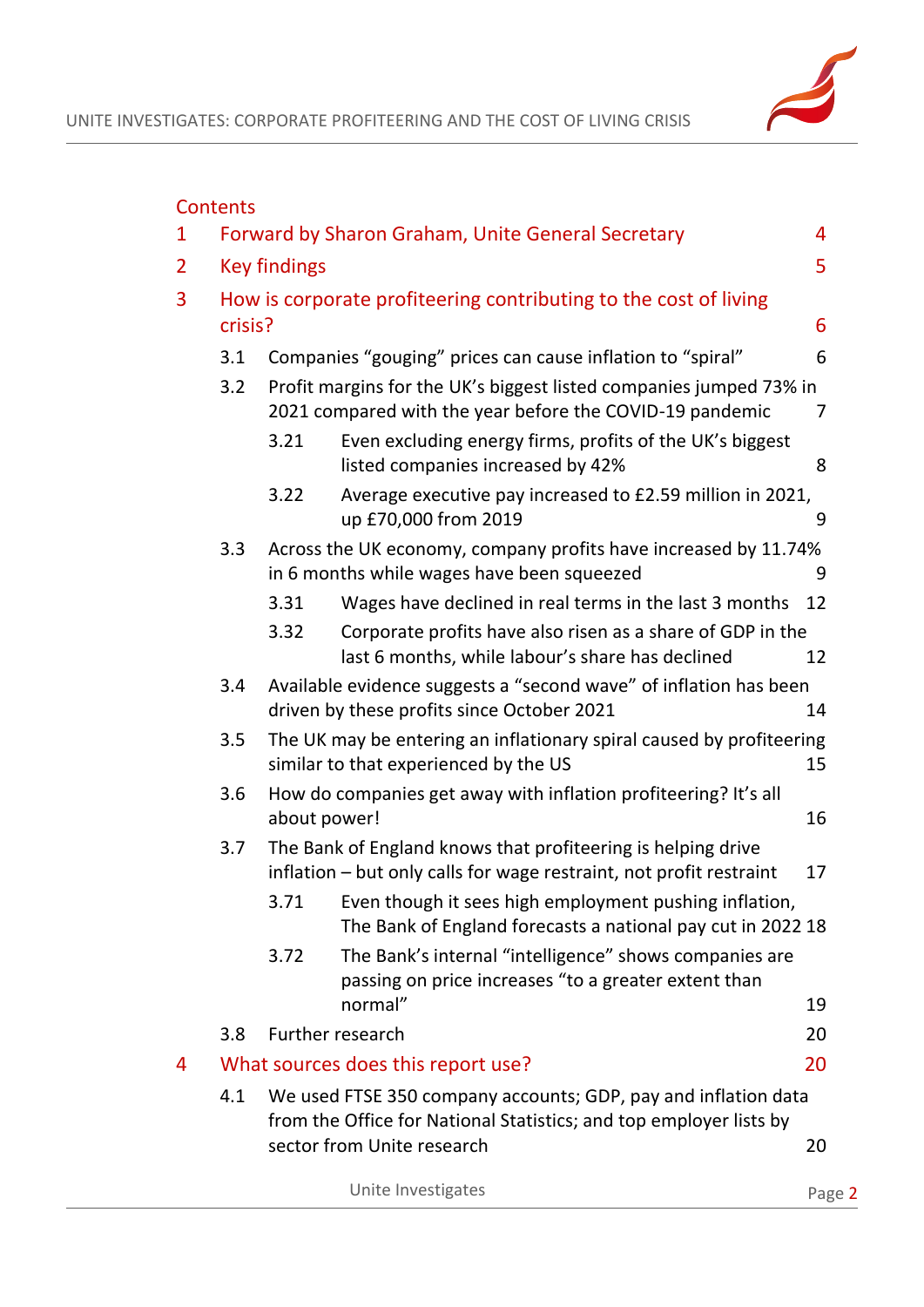#### 4.2 [Acknowledgements](#page-20-0) 21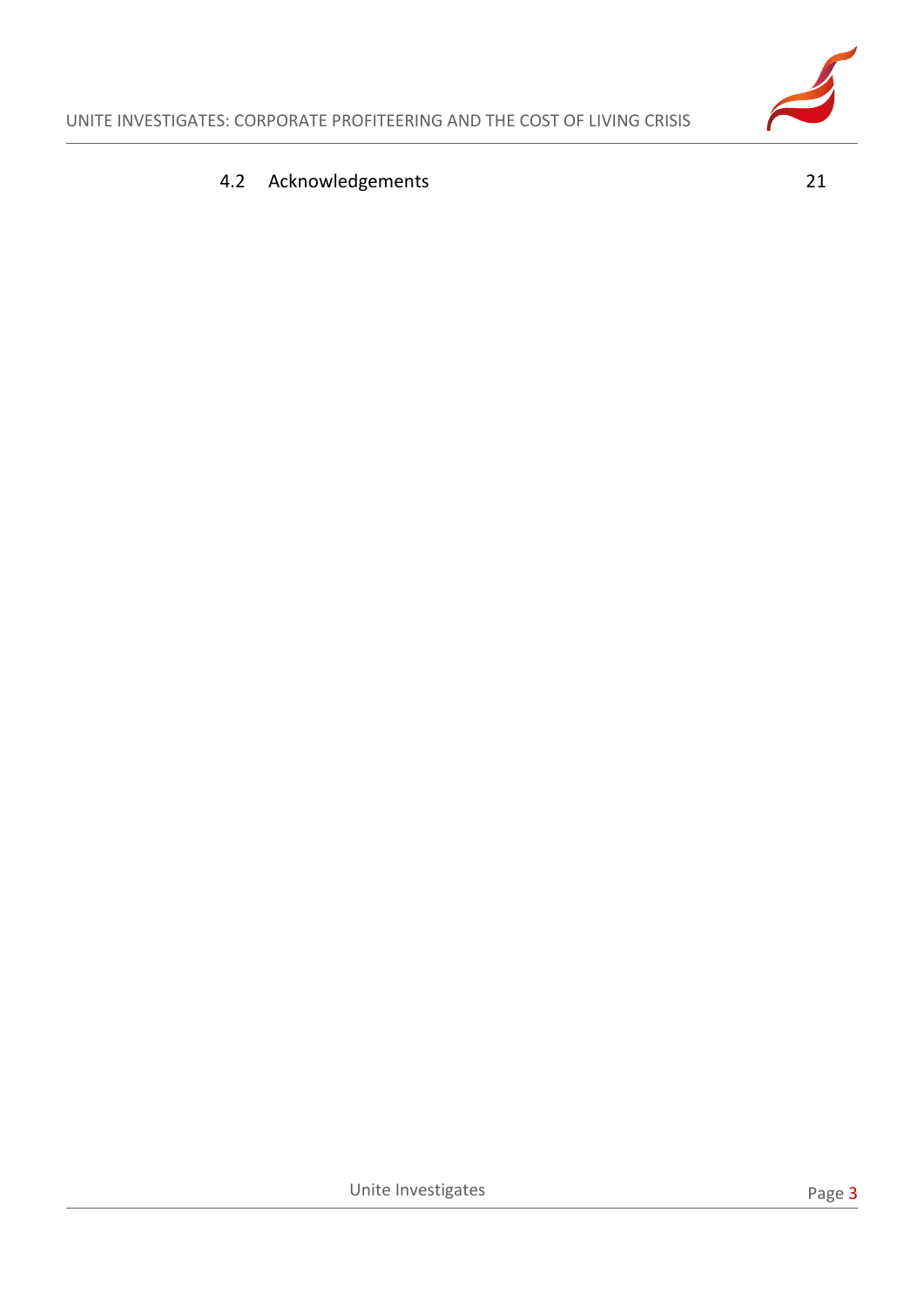

## <span id="page-3-0"></span>1 Forward by Sharon Graham, Unite General Secretary

This report is the first in what I hope will be a series of contributions made by Unite's Profiteering Commission. Our aim is simple: to uncover who has really profited from the Covid 19 pandemic and the inflationary pressures that have followed.

It should not be controversial to suggest that those who have profited from crisis should pay for it. And yet so many commentators repeat the mantra that, with notable exceptions, it is workers who must carry the burden. Whether that be that through higher taxes or cuts to their living standards through 'wage restraint'.

But when we look deeper at the data available, it becomes very clear that many corporations in many sectors of the economy, not just energy, have benefited greatly from the crisis. Surely, then, it is they who must bear the responsibility?

Surely those who can pay should do so?

This report makes clear that many firms in Britain are doing better now than before Covid. It shows that it is their profits, not increased wages, that are helping to drive 'second round' inflation.

Instead of running away with easy conclusions, it is time to take stock. Why is the public being asked to pay for price gouging? Are we really saying that – aside from a one-off windfall tax on a few energy firms – the corporations that have profited have no responsibility to pay decent wages and tax to fund the services our society relies on?

Our analysis and conclusions should not be particularly radical. Yet all too often it can seem that way. Our political class is far too timid and beholden to short-term and parochial concerns to offer a real alternative.

So it is left to the trade unions to keep the hope alive that another world is indeed possible. That we don't have to just take what we are given.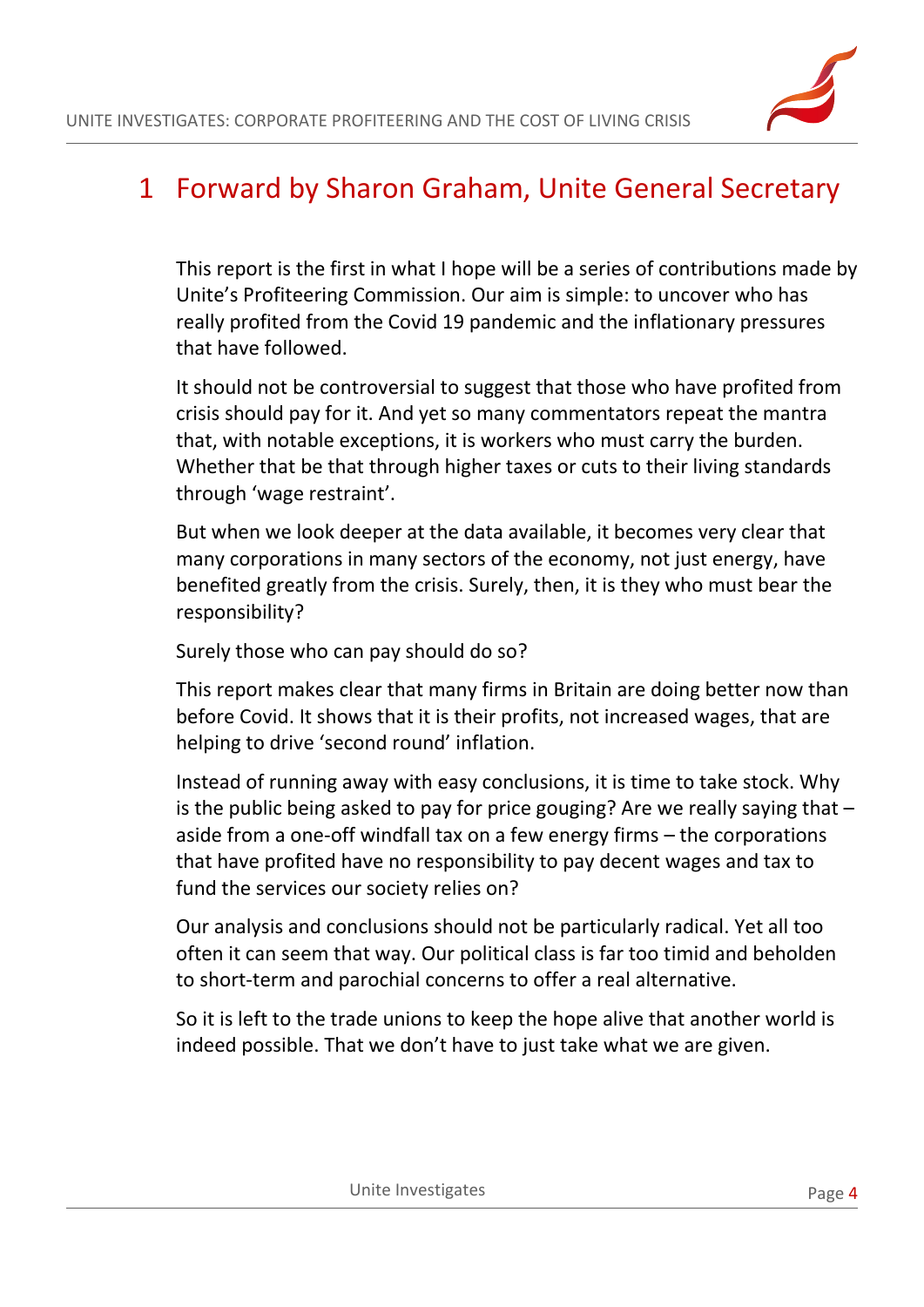# <span id="page-4-0"></span>2 Key findings

The UK is facing a "cost of living crisis" as working people's incomes fail to keep up with soaring inflation. This is often presented in the media as something out of our control: prices are going up and there is nothing we can do about it. But analysis of data from company accounts and the Office for National Statistics suggests that this is to a large degree a profiteering crisis: both our wages, and what they can buy, are being squeezed by companies pursuing runaway profits.

While the likes of the Governor of the Bank of England call on workers to show "wage restraint", our analysis confirms what most people already know: wages are falling behind inflation. Recent high inflation was initially sparked by supply chain shocks. But there are strong signs that "price gouging" – where businesses hike their prices above supply costs – is now pushing "second round" inflation.

So while the pandemic, energy demand and the invasion of Ukraine have undoubtedly caused ruptures in company's supply chains, any "inflation spiral" is being pushed by profits.

This report investigates this crisis of inflation profiteering, with the following key findings:

- **Profit margins for the UK's biggest listed companies (FTSE 350) were 73%** higher than pre-pandemic levels in 2019.
- UK-wide company profits jumped 11.74% in the six months from October 2021 to March 2022, according to the most recent ONS data.
- In the same period, labour income only rose 2.61%; and fell by 0.8% after accounting for inflation.
- $\blacksquare$  This recent profit jump is responsible for 58.7% of inflation in the last half year – as opposed to just 8.3% due to labour costs.
- The UK appears to be following the pattern of inflation profiteering noted in the US, albeit some months behind the curve.
- $\blacksquare$  This isn't just about oil companies or a few "bad apples". Even excluding energy firms, FTSE 350 company profits increased by 42% between 2019 and 2021.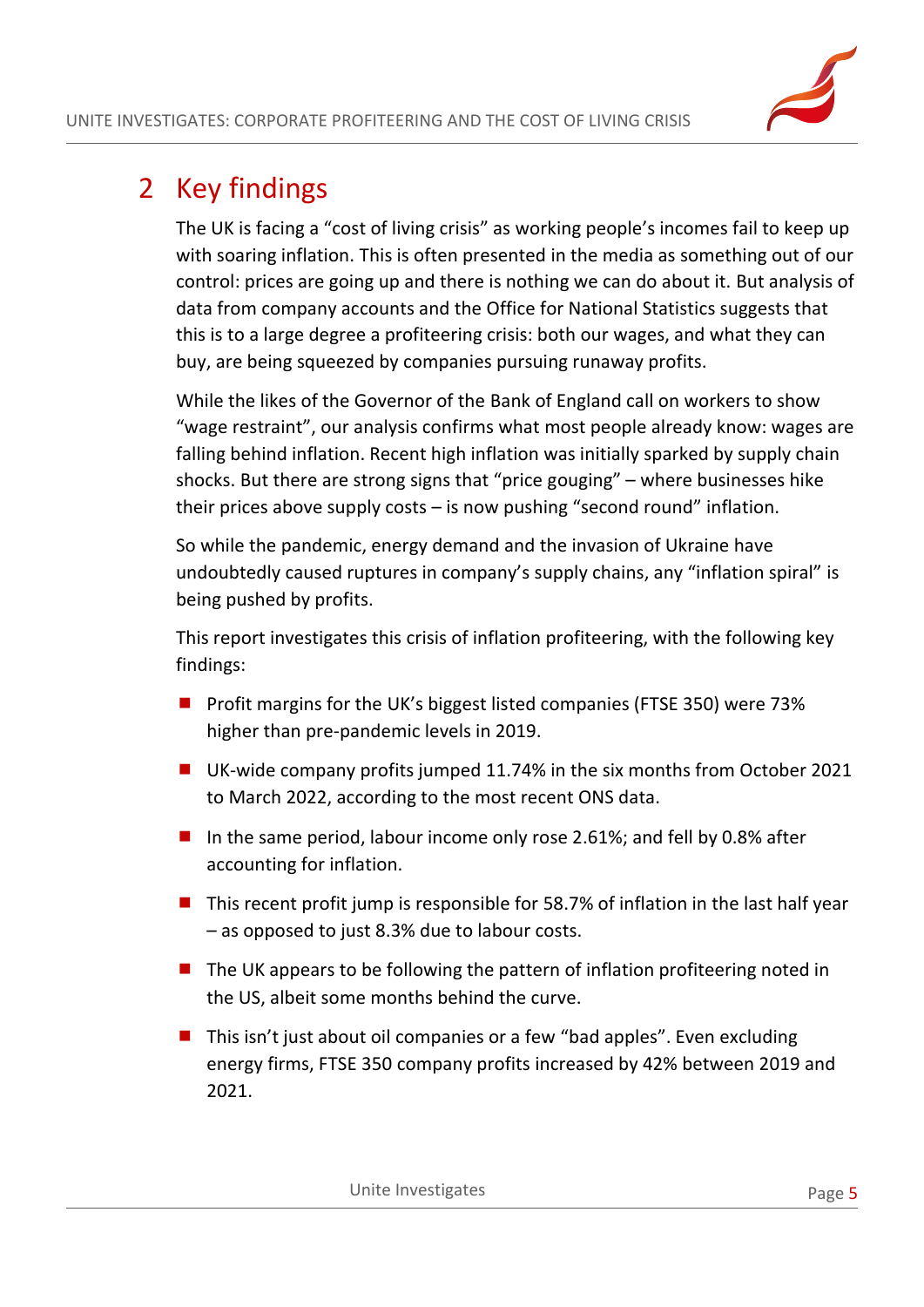

# <span id="page-5-0"></span>3 How is corporate profiteering contributing to the cost of living crisis?

## <span id="page-5-1"></span>3.1 Companies "gouging" prices can cause inflation to "spiral"

The governor of the Bank of England continues to blame workers for a potential "inflation spiral", calling on workers to show wage restraint.<sup>1</sup> The evidence suggests there is indeed an inflation "spiral" starting up. However, it's not being caused by wages, but by company profits.

Before we dive into the data, let's start with a quick look at just what "second round" or "spiralling" inflation involves. It is easiest to think of what is happening in terms of successive waves of price rises:

#### **First wave: supply shock inflation**

Most economists agree the current high inflation was mainly started by "supply shocks".<sup>2</sup> Very roughly, one of the main stories is this: as the pandemic ended, consumer demand rose quickly as people wanted to go out and buy goods and services again. But global supply chains were snagged up  $-e.g.,$  planes still not flying, ports operating below normal capacity, HGV drivers quarantined. One indicator of this was shipping freight costs were nearly ten times higher than before the pandemic. $3$ 

Then, on top of already rising energy prices, the Ukraine war cut off a part of the global oil and gas supply, sending fuel prices through the roof.<sup>4</sup> (Russia and Ukraine are also major producers of important commodities from wheat and vegetable oil to titanium, so there were also jumps in their costs.<sup>5</sup>)

So the first drivers of inflation are key inputs such as transport and fuel, which affect supply costs to companies across a whole range of industries.

For example, in an April survey of business managers by the British Chambers of Commerce, 92% of businesses said they were facing "pressure" to raise prices due to increasing raw material costs, and 56% said other inputs including mainly fuel and transport costs.<sup>6</sup>

#### **Second wave: price gouging and the "inflation spiral"**

The next question is: how do these companies "pass on" their cost increases?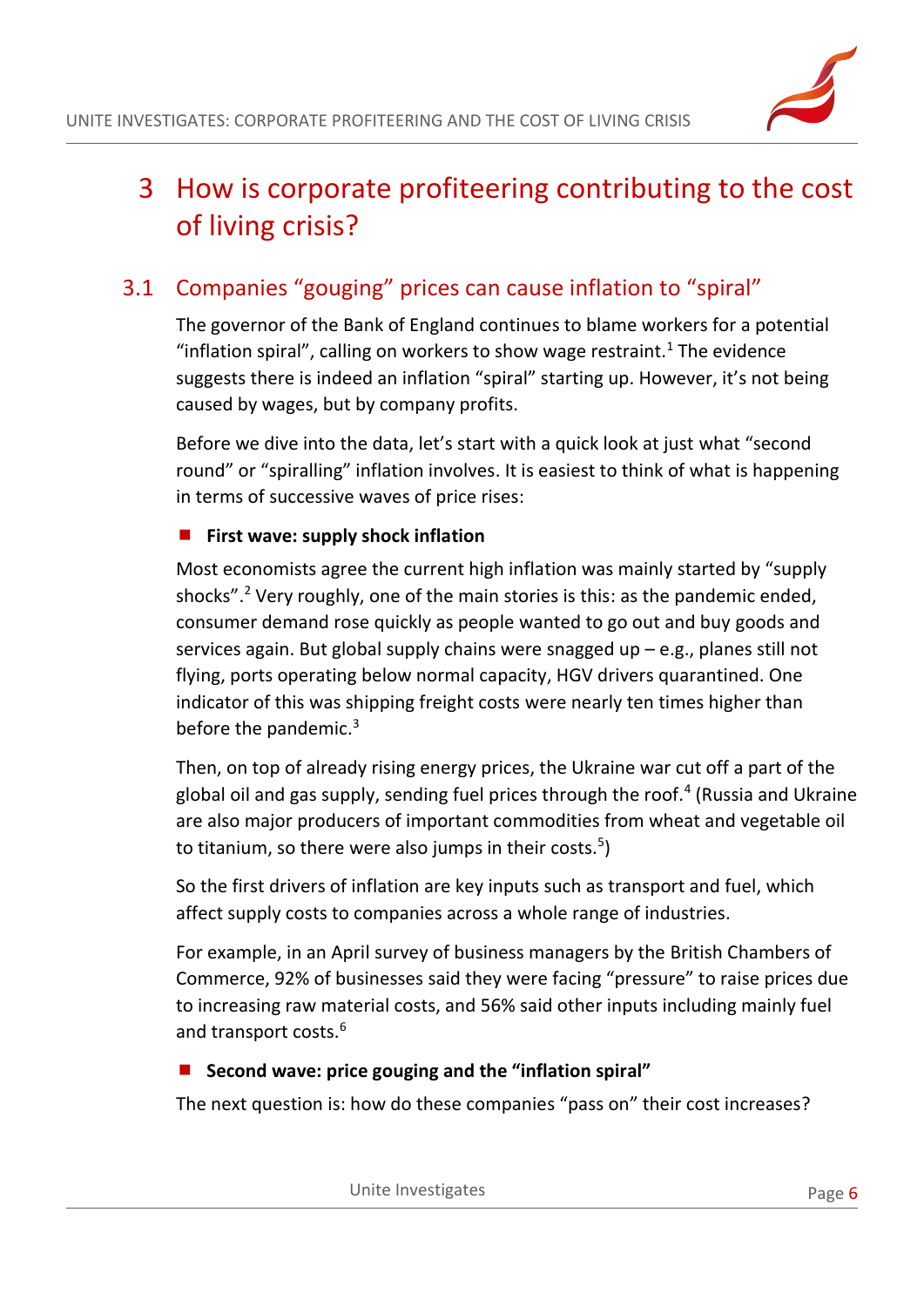

Let's take a rough hypothetical example. Suppose a supermarket sells a bottle of sunflower oil for £2 in 2020. Now the invasion of Ukraine cut off a part of the supply of sunflower oil at source, pushing up costs by 10p. Shipping problems and the HGV driver shortage add another 10p, and the jump in fuel costs another 10p. So overall, the supermarket's supply costs have gone up 30p.

The retailer can respond in several ways. It could raise its price to just the amount needed to cover its increased costs, £2.30. It could "absorb" some of the costs, holding prices below that. Or it could raise its prices even higher than necessary to cover current costs – what is sometimes called "price gouging".

If companies raise their prices by more than they need just to cover their cost increases, they will get a boost in profit. But this can then create a second … or, third, fourth, etc. … wave of inflation as companies along the supply chain follow suit. This, indeed, is the dreaded "inflationary spiral".

There is already plenty of anecdotal evidence of price gouging, including from corporate leaders. For example, on 28 April Sainsburys reports a record profit of £730 million. The supermarket insisted it wasn't price gouging, but accused its competitors – some of whom are reporting even higher profits – of doing so. Chief Executive Simon Roberts said*: "We are inflating behind the market, our direct competitors are inflating ahead of the market."* 7

In the US, profit-driven inflation is a hot political topic, unlike in the UK (we look at evidence from the US in Section 2.5). In the next sections we look at data from the UK economy as a while and the biggest companies in it, which suggest that profiteering is indeed starting to drive inflation in the UK too.

## <span id="page-6-0"></span>3.2 Profit margins for the UK's biggest listed companies jumped 73% in 2021 compared with the year before the COVID-19 pandemic

Profits for the UK's biggest companies have shot up in the last year – even as the rest of us are hit by the cost of living crisis. Profit margins of FTSE 350 companies in 2021 were 73% higher than pre-pandemic levels in 2019.

We analysed the profits of the FTSE 350 index – the 350 biggest companies listed on the London Stock Exchange. These are the household names and big employers that drive the economy: from supermarket chains like Tesco and Sainsbury, to oil giants like BP and Shell, plus many more in between.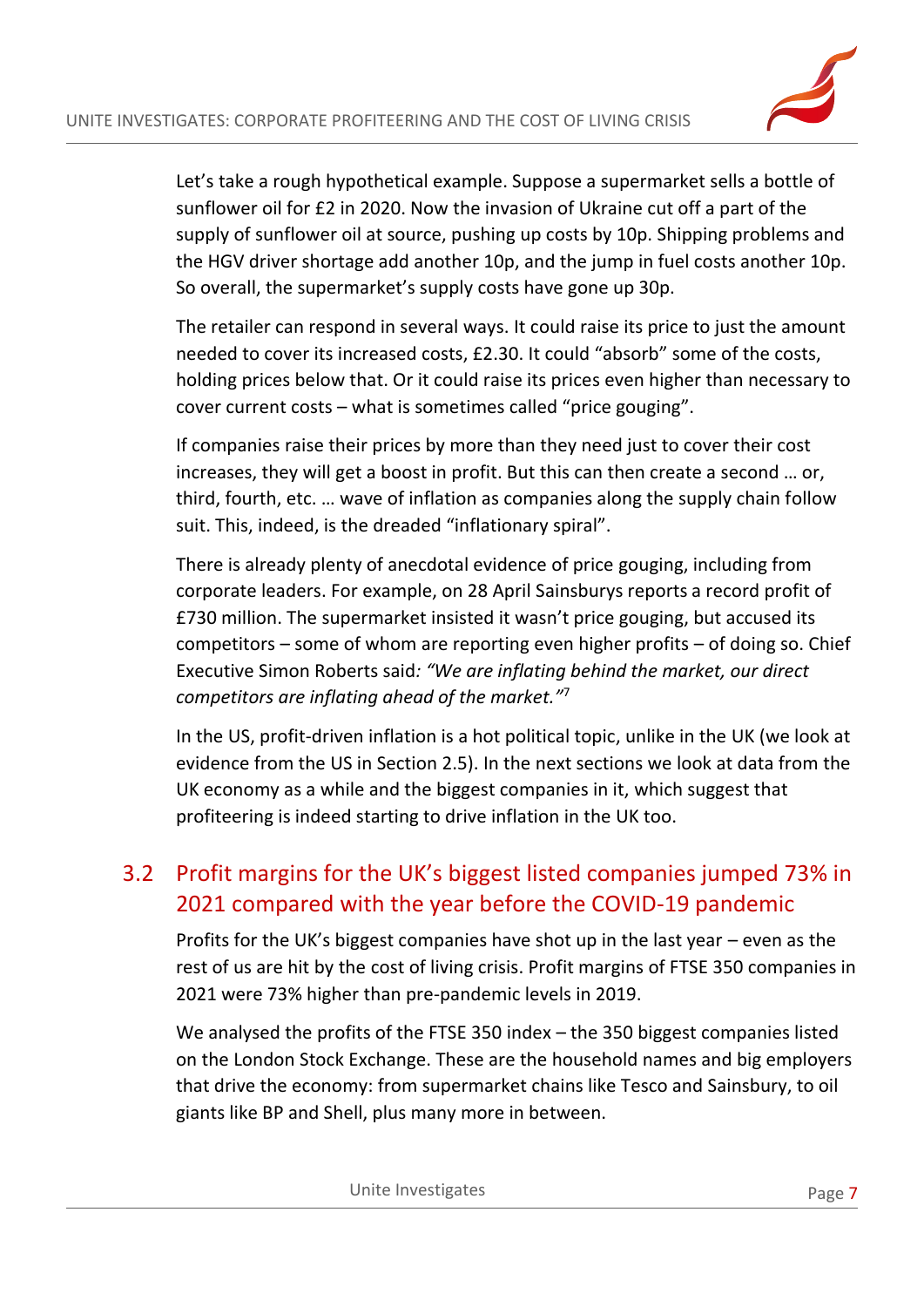

Of these 350 companies, we looked at 240 which were not investment trusts, and for which we could access figures for the whole of 2021. We compared their 2021 figures with those for 2019 – the last year before the global pandemic. (Comparing with 2020 doesn't give a fair insight, as COVID-19 delivered a major blow across industries' turnovers and profits that year.) $8$ 

On average, the big companies in the sample posted an average turnover of £5.3 billion in 2021. With the pandemic still hitting sales last year, that was down on the £6.2 billion average turnover in 2019. $9$ 

But even though sales were down, profits had rocketed up. The average company net profit (after tax and all costs) in 2021 was £480 million, up from £326 million in 2019. That's a jump of 47% in profits. $10$ 

The jump looks even bigger when you bear in mind that sales were actually down. If we look at profit margins – the amount companies make as a proportion of sales – those leapt even more dramatically. The overall profit margin of the companies was 9.1% in 2021 – up from 5.3% in 2019. That is: the profit margin jumped 73% higher than before the pandemic.<sup>11</sup>

|                      | 2019    | 2020             | 2021    |
|----------------------|---------|------------------|---------|
| Turnover             | £6,213m | £4,990m          | £5,288m |
| <b>Net Profit</b>    | £326m   | £30 <sub>m</sub> | £480m   |
| <b>Profit Margin</b> | 5.3%    | 0.6%             | 9.1%    |

#### **Biggest UK listed companies, average turnover and profit data 2019-2021\***<sup>12</sup>

\* based on results from 240 FTSE 350 companies that have reported profits for 2021 and 2019. Note the increase in profit margin between 2021 and 2019 comes to 73% using unrounded figures.

#### <span id="page-7-0"></span>3.21 Even excluding energy firms, profits of the UK's biggest listed companies increased by 42%

Some of the biggest companies in the FTSE 350 are oil, gas and other energy companies, and their bumper profits have been widely reported. But even if we take energy companies out of these figures, profit figures remain high. The average profit of the 230 non-energy FTSE 350 companies, excluding investment trusts, that have filed 2021 results increased to £385m in 2021, up from £271m in 2019. That's an increase of 42%. The jump in average profit margin is also a significant increase: 52% up, from a margin of 6.5% in 2019 to 9.9% in 2021.<sup>13</sup>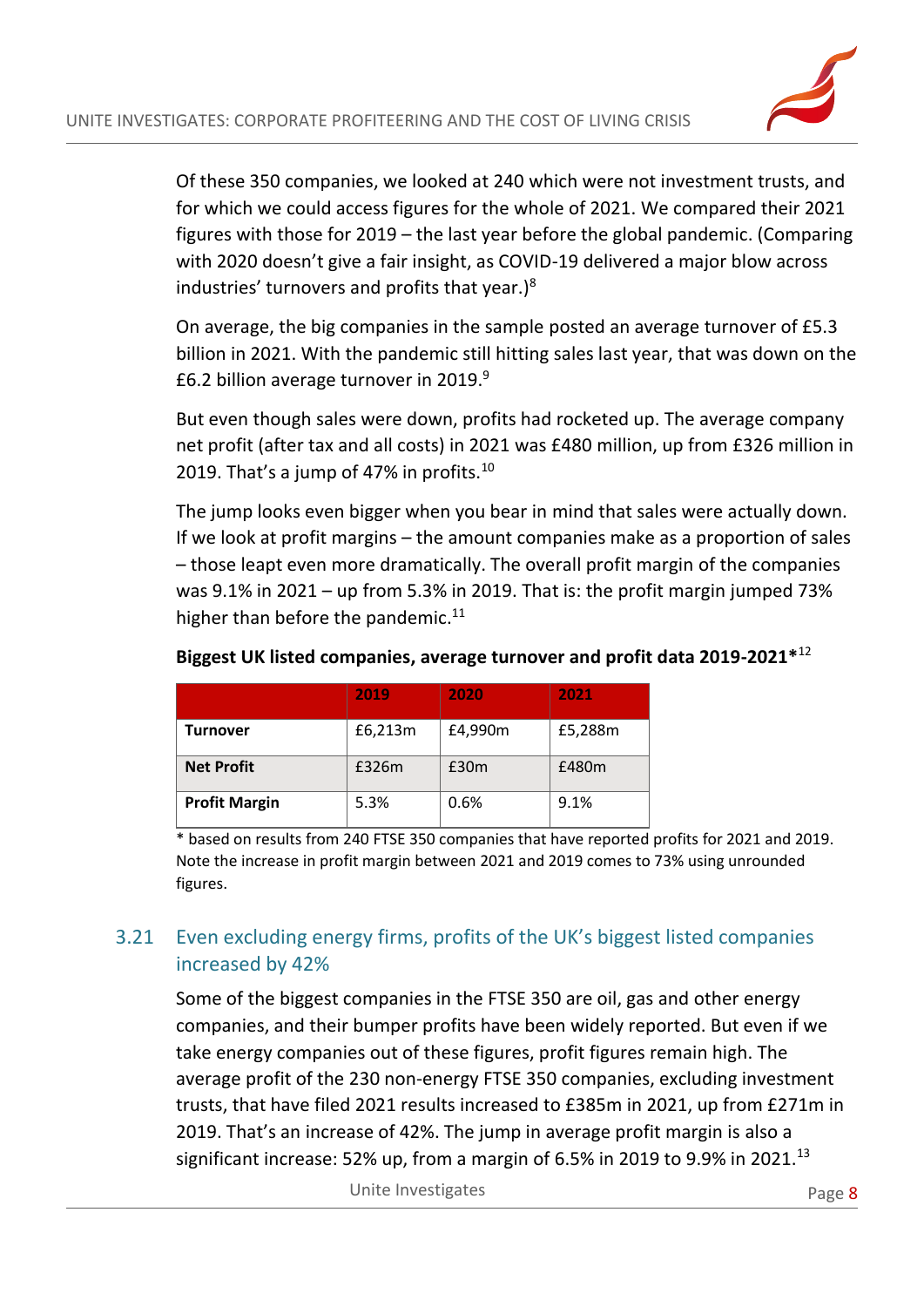#### **Biggest UK listed non-energy companies, average turnover and profit data 2019- 2021\***<sup>14</sup>

|                      | 2019   | 2020             | 2021   |
|----------------------|--------|------------------|--------|
| Turnover             | 4,146m | 3,843m           | 3,887m |
| <b>Net Profit</b>    | 271m   | 169 <sub>m</sub> | 385m   |
| <b>Profit Margin</b> | 6.5%   | 4.4%             | 9.9%   |

<span id="page-8-0"></span>\* based on results from 230 FTSE 350 companies which have reported profits for 2021 and 2019

#### 3.22 Average executive pay increased to £2.59 million in 2021, up £70,000 from 2019

Corporate executives have benefited from these rising profits. In 2021 the average FTSE 350 company boss (the highest paid director) got paid £2.59 million. That's up from £2.52 million in 2019. This amounts to an increase of 3%.<sup>15</sup>

#### **Highest paid directors of biggest UK listed companies, average remuneration 2019-2021**<sup>16</sup>

|                                               | 2019   | 2020   | 2021   |
|-----------------------------------------------|--------|--------|--------|
| Average highest paid<br>director remuneration | f2.52m | £2.01m | £2.59m |

\* based on results from 206 FTSE 350 companies with director remuneration available for 2021 and 2019

## <span id="page-8-1"></span>3.3 Across the UK economy, company profits have increased by 11.74% in 6 months while wages have been squeezed

In the last section we looked at data on the profits of the UK's biggest listed companies. In this section we look at data for the economy overall, published by the Office for National Statistics. This data includes figures from many smaller companies, who often won't have the same power as the FTSE giants to push up their prices.

But even so, we see a similar pattern. Starting towards the end of 2021, company profits across the economy have not just recovered from the pandemic, but are racing ahead of wages.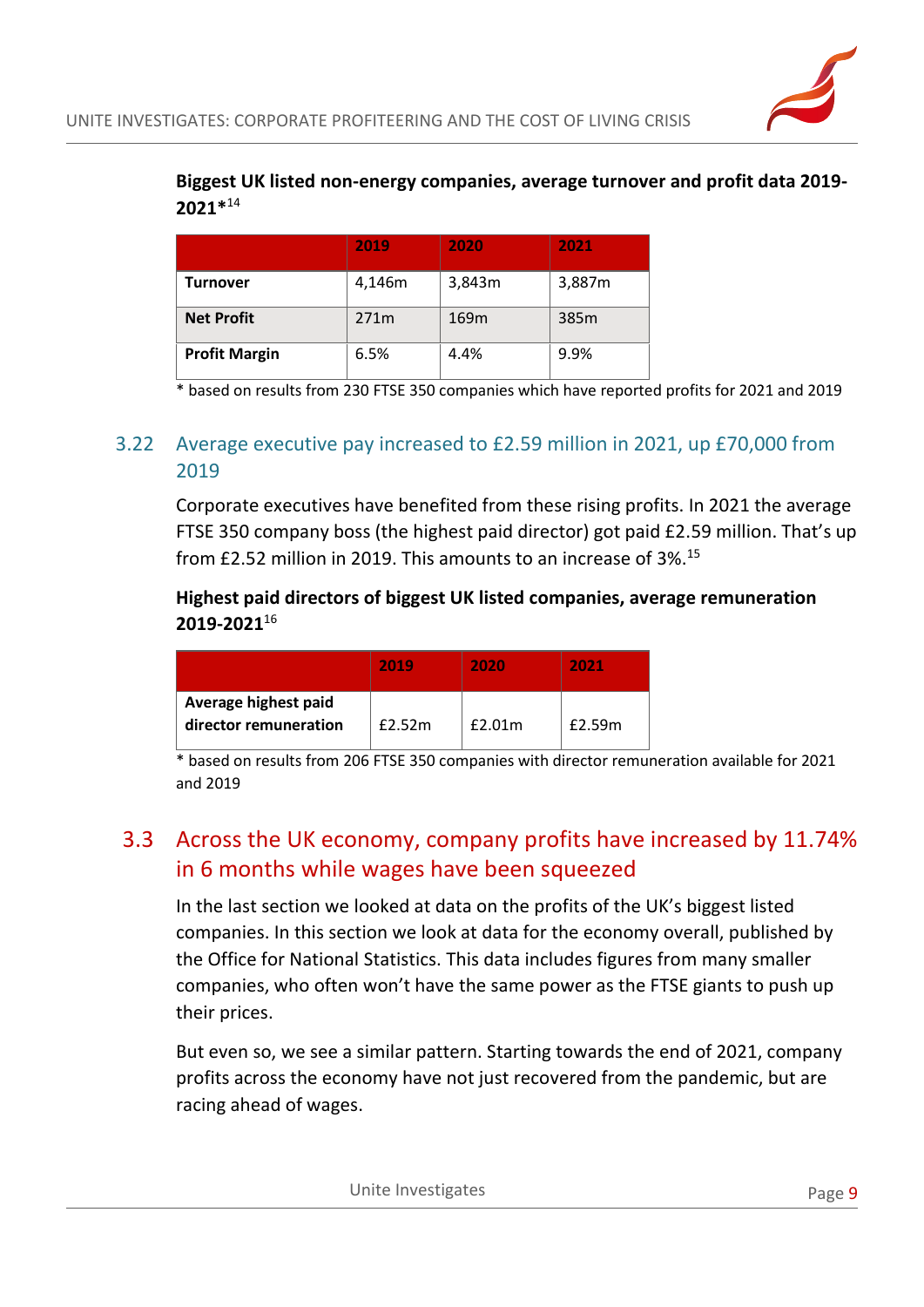

The Office for National Statistics (ONS) publishes quarter-year updates that include details of:

- **National income**: GDP, the total income produced in the UK economy.
- Labour income: "Compensation of Employees" (CoE) the income that goes to workers, including wages and other benefits.
- **Profits:** "Gross Operating Surplus" (GOS) the income kept as profit by companies after paying workers and other major supply costs. We should note that this is a broader measure of profit than the "net profit" figures used above, from company accounts, as it still includes some taxes, depreciation and other expenditure. Nevertheless, it shows how profits are changing over time.

Here we analyse the most recent ONS data published on 12 May 2022 (including ONS estimated data for the most recent quarter). $^{17}$  The table and chart below show what happened to GDP, labour income (CoE) and profits (GOS) through the pandemic.

The figures begin as COVID-19 hits at the start of 2020. What you see is that the economy (GDP – here in real terms after accounting for inflation) collapses in quarter 2 (March-June 2020), then slowly recovers:<sup>18</sup>



Unite Investigates **Page 10**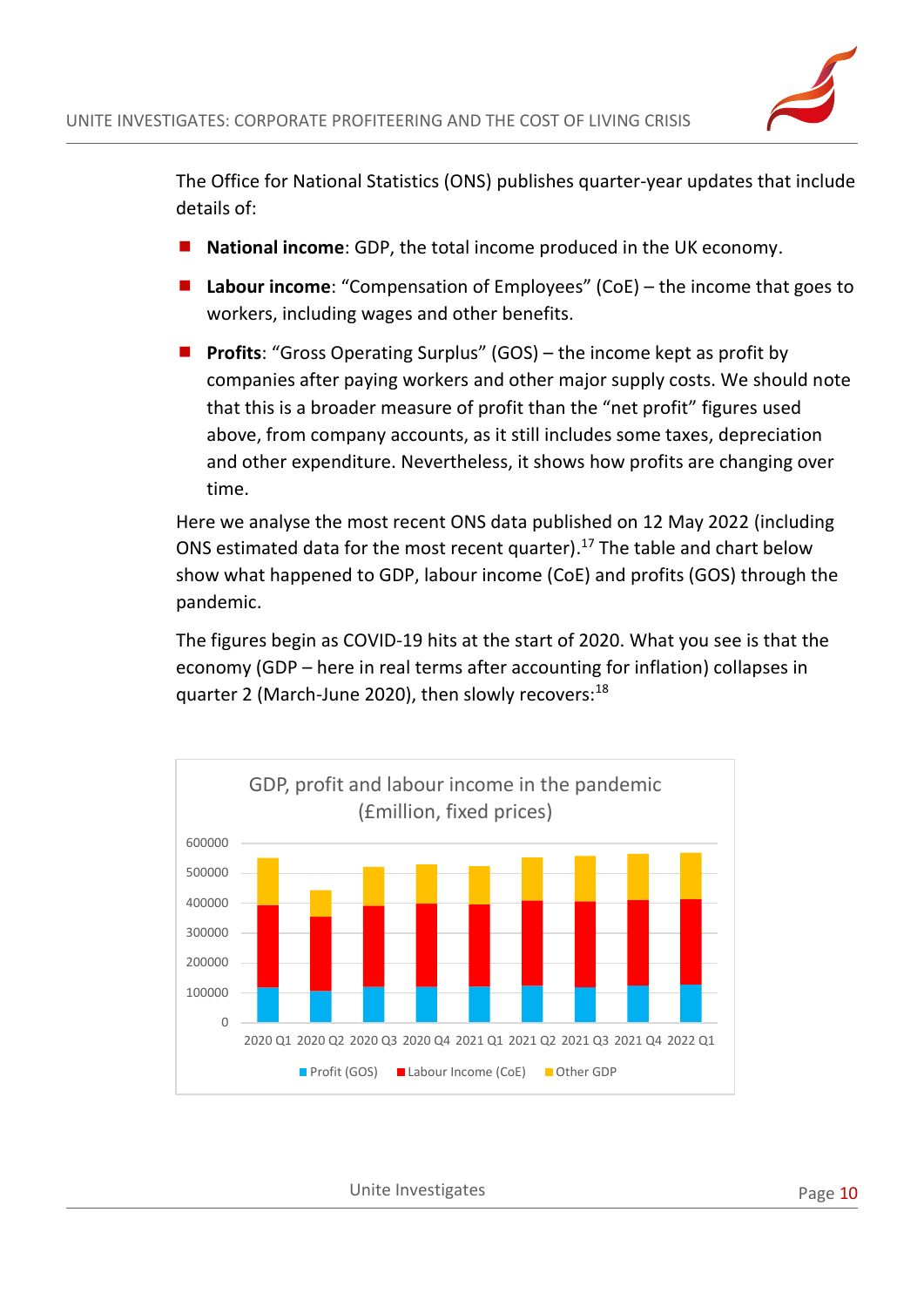|         | <b>Real GDP</b><br>(£ billion) | Labour income<br>(CoE) (£ billion) | <b>Profits (GOS)</b><br>(£ billion) |
|---------|--------------------------------|------------------------------------|-------------------------------------|
| Q1 2020 | 550.9                          | 275.5                              | 118.7                               |
| Q2 2020 | 443.7                          | 248.2                              | 106.4                               |
| Q3 2020 | 521.9                          | 271.5                              | 120.7                               |
| Q4 2020 | 529.6                          | 278.3                              | 120.0                               |
| Q1 2021 | 523.7                          | 275.1                              | 121.4                               |
| Q2 2021 | 552.7                          | 285.8                              | 124.0                               |
| Q3 2021 | 557.6                          | 287.8                              | 118.9                               |
| Q4 2021 | 565.0                          | 286.2                              | 124.9                               |
| Q1 2022 | 569.1                          | 285.5                              | 128.4                               |

#### **GDP, profit and labour income quarterly figures, 2020-2022**<sup>19</sup>

When the pandemic hit, GDP dropped 13% from the first to second quarters of 2020. The figure was even starker in real terms (adjusting for inflation): a 19.5% fall in quarterly GDP. Labour income and profits also dropped with GDP. <sup>20</sup>

In the two years since then, GDP has recovered, and so have labour income and profits. But some have recovered more than others.

Comparing the first quarter of 2022 with the same period two years before, GDP has climbed back up 4.82%. Although when we factor in rising inflation, "real" quarterly GDP has actually grown just 1.63% on two years before. <sup>21</sup>

In the same two-year comparison, labour income rose 1.79% in real terms. But quarterly profits have definitely done best – rising 4.02% in real terms over the same period.<sup>22</sup>

But what's striking is that the bulk of this profit gain has come in just the last two quarters of data. There has been a dramatic rise in profit from the start of October 2021 to the end of March 2022. In these six months profit (GOS) jumped 11.74%. In the same six months, labour income (COE) also rose – but only by 2.61%.

Those are nominal figures. If we adjust for inflation, we see that in real terms profit jumped 8.03%. But labour income fell in real terms: overall, workers were 0.8% worse off once we account for inflation.<sup>23</sup>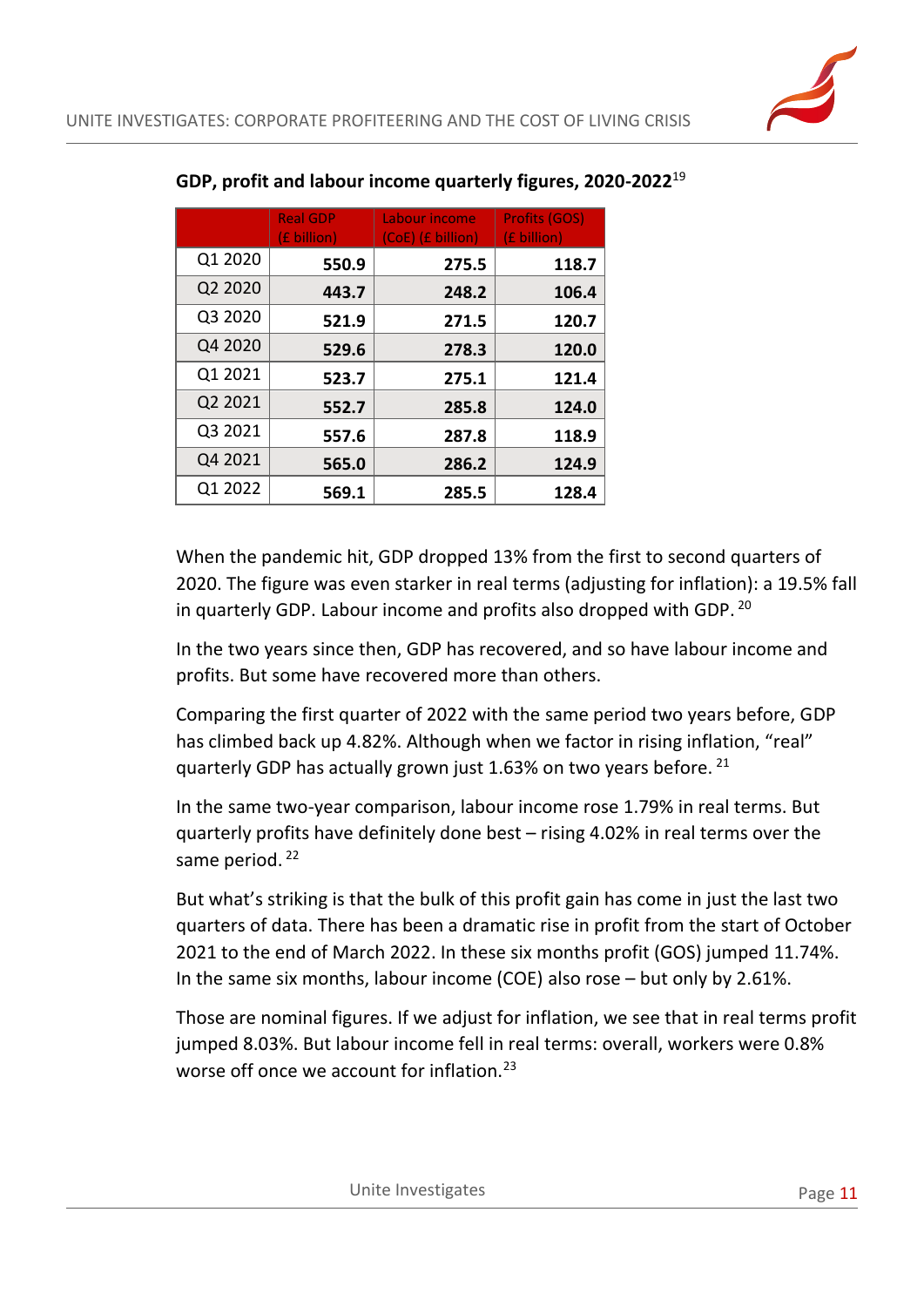

#### 3.31 Wages have declined in real terms in the last 3 months

<span id="page-11-0"></span>This fact is further hit home by another set of ONS data on employees' pay rates.<sup>24</sup> At first sight, wages appear to be rising: growth in average total pay of employees (including bonuses) was 7.0% in January to March 2022. "Regular" pay excluding bonuses) was 4.2%.

But again, when we account for rampant inflation, these gains all but disappear.

In real terms, between January to March 2022 pay grew just 1.4% -- including bonuses. "Regular" pay not including bonuses **fell** by 1.2%.<sup>25</sup>

<span id="page-11-1"></span>This tells the lie to the line that wages are driving inflation.

#### 3.32 Corporate profits have also risen as a share of GDP in the last 6 months, while labour's share has declined

The next chart shows the same pandemic income data as above at but in terms of the shares of labour and profit. Here the share of labour means how much workers get overall (CoE) as a proportion of national income (GDP). The profit share means the proportion of profits (GOS) in national income.

In the chart below we see how both labour and profit shares jumped up at the start of the pandemic. This wasn't because either earned more money – both fell, but other factors not included on this chart (e.g., tax income) dropped even more.<sup>26</sup>

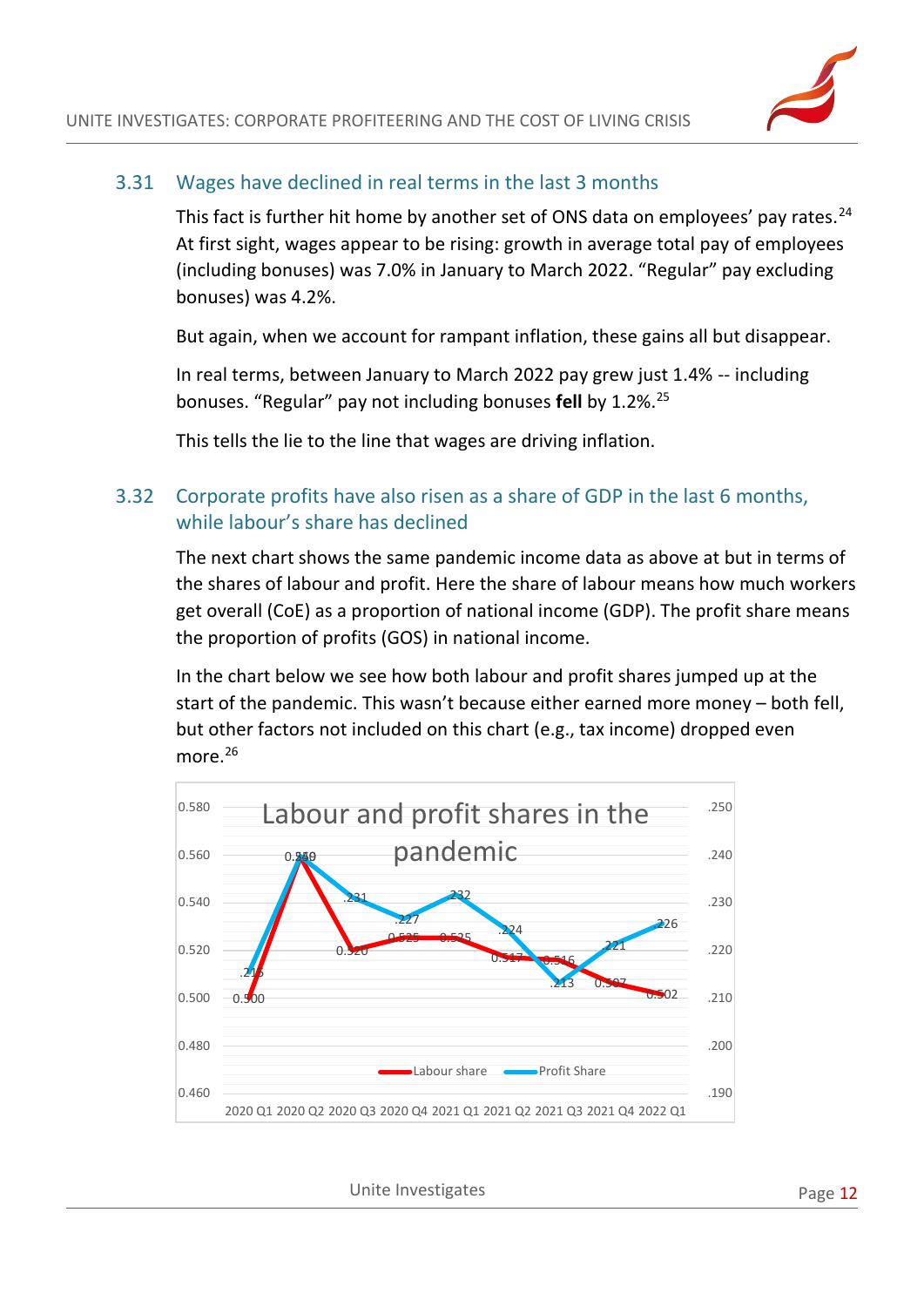After that both labour and profit shares gradually fall again in the next quarters. By the most recent date we have figures for, the end of March 2022, the labour share is pretty much back where it started, at just over 50%.

But something else has happened to profits. The graph above shows clearly how they shot up again in the last two quarters.

To put things in a bigger context, the next chart gives a glimpse of the shares of labour and capital over the long term:<sup>27</sup>



Some basic 'take-away' points from the long-term diagram: for the first couple of decades after World War II – what's sometimes called the period of "post war consensus" – workers got around 55-60%, with the profit share often below 20%. From the mid-60s on, the share of income going to workers started to fall significantly. In the roaring "free market" years between 1981 and 1999, as capital rallied and smashed collective bargaining, it was pushed below 50% of national income.<sup>28</sup>

And that's still about where we are today, with the workers' share of income down around 50%. For the last decade, profits have been hovering between 22-23% of national income – down from their giddy heights in the late '80s, but still well above the long-run average. $^{29}$ 

In this context, the pandemic recovery looks like part of the same decades-old story: once again, companies are able to increase their profits after a downturn, while workers' wages are kept squeezed to the minimum. So much for "we're all in it together".<sup>30</sup>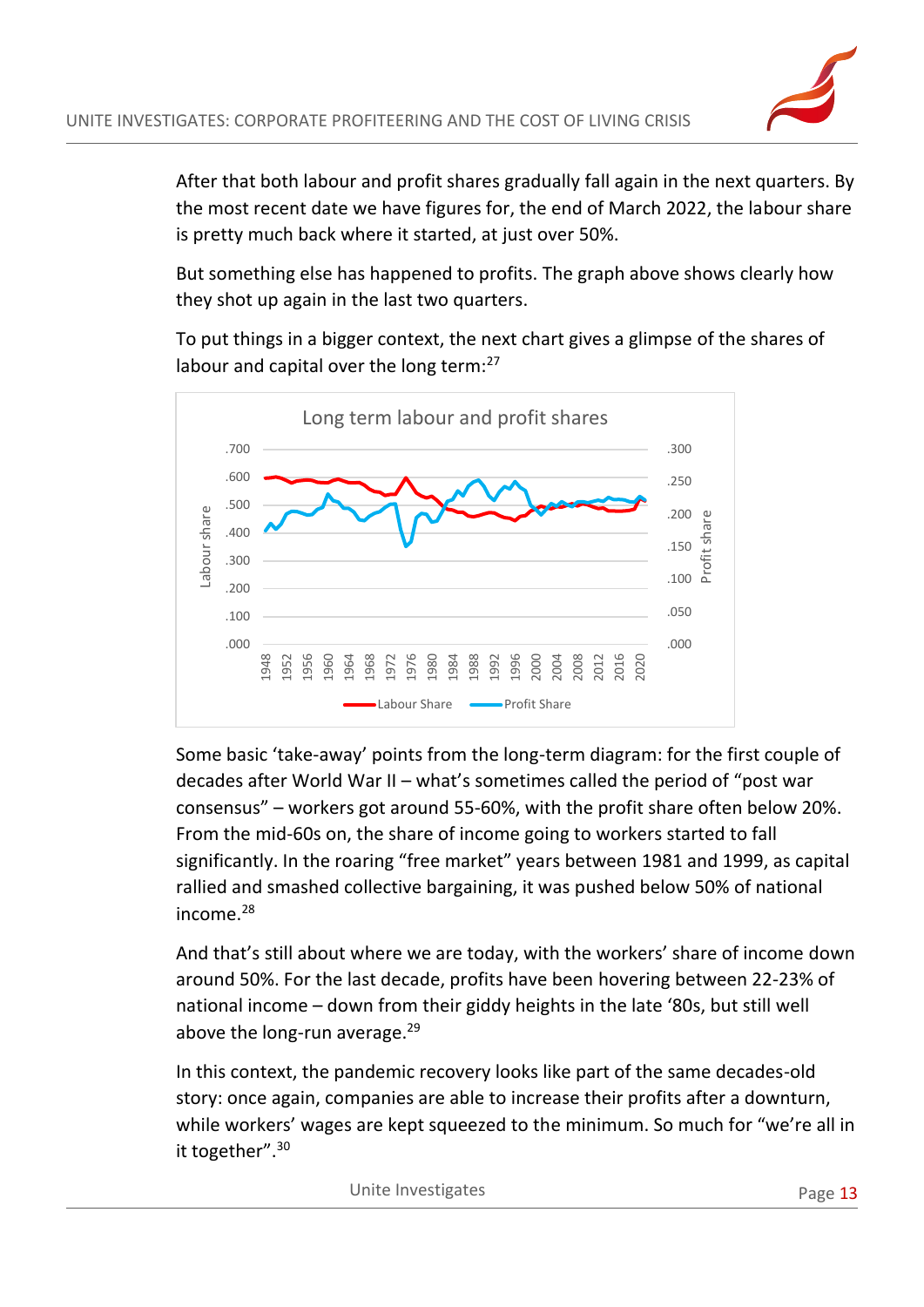## <span id="page-13-0"></span>3.4 Available evidence suggests a "second wave" of inflation has been driven by these profits since October 2021

So how much is profiteering driving "second wave" inflation?

Here we follow a recent (21 April) analysis for the US economy by economist Josh Bivens of the Washington-based Economic Policy Institute (EPI).<sup>31</sup> Bivens starting point is that, as he puts it:

■ *"The price of just about everything [...] can be broken down into the three main components of cost. These include labor costs, nonlabor inputs, and the "markup" of profits over the first two components."*

If your loaf of bread is 10% more expensive, who is getting what from that extra money? How much more is going to workers? To other costs such as, e.g., the fuel shipped in to deliver the bread? Or being pocketed as profit?

Bivens' looks at the last year and a half (quarter 2 2020 to quarter 4 2021) of US National Accounting data. Over this period, prices in the non-financial corporate sector went up at an annualised rate of 6.1%. Now if we look at changes in company profits, labour income, and non-labour costs per unit of production, for the same sector in that same period, we can see who got what out of that 6.1% rise.

His headline result is that: *"Strikingly, over half of this increase (53.9%) can be attributed to fatter profit margins, with labor costs contributing less than 8% of this increase."*

Non-labour costs were also up in a big way – equal to 38.3% of the price increase. This would include the "supply chain shocks" that kicked off the recent bout of inflation.

But the fact that the profit contribution is even higher suggests that there is indeed a "second wave" of inflation driven by price gouging. And by the end of 2021 this had become an even bigger factor than the initial supply shock.

So what about the UK? There are some differences in the data available between the US and UK, but we can broadly follow Bivens' approach using the ONS GDP data discussed above. If we look at the same period as Bivens, from the start of the pandemic until the end of 2021, we get a different result: we don't see either profits or labour costs driving inflation. This is consistent with inflation being pushed overwhelmingly by supply chain shocks in the "first wave".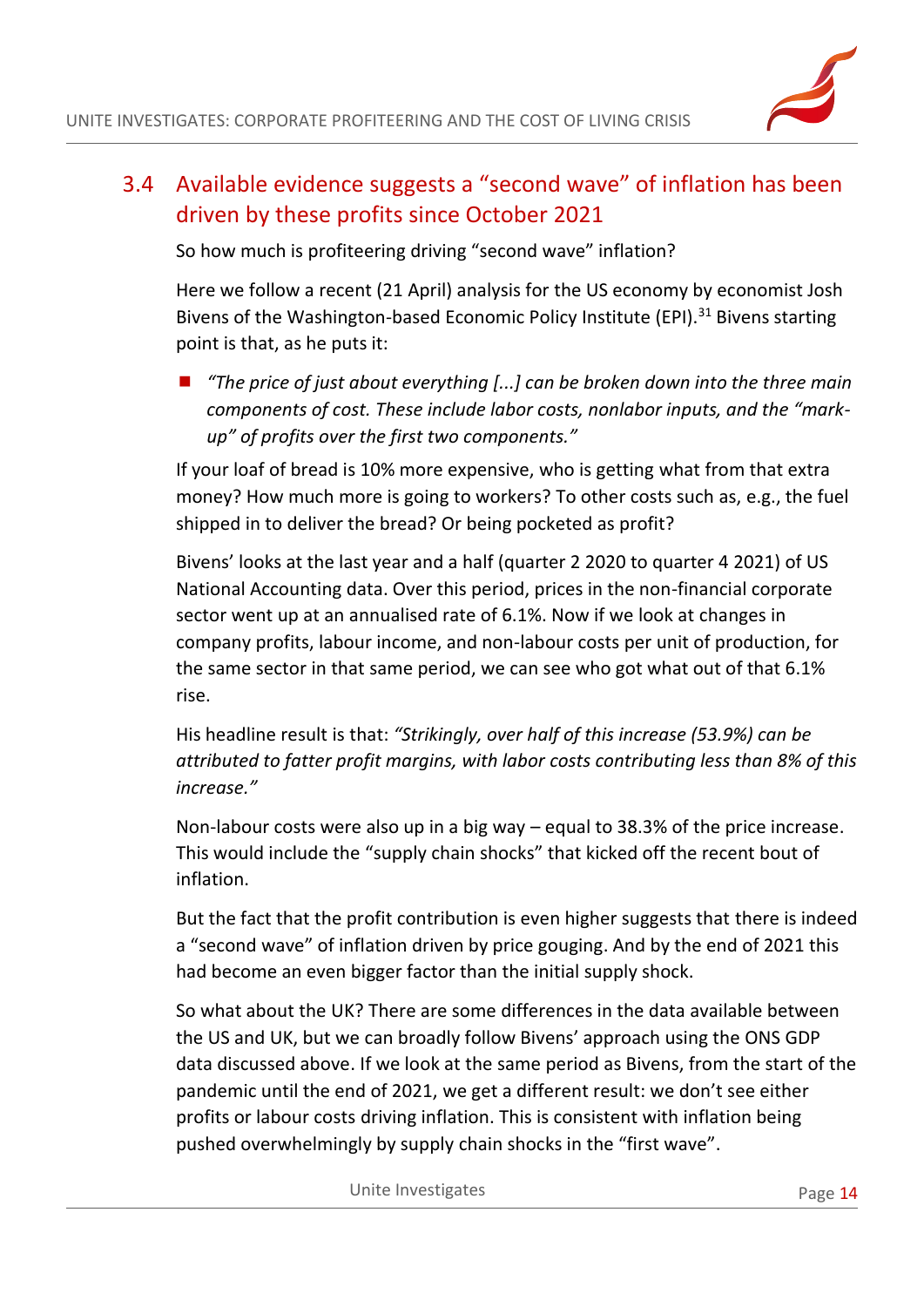

But the picture changes dramatically when we look at what's happened since October 2021. This is when, as we saw above, profits jump again – with an 11.74% rise over two quarters.

ONS figures tell us that, in these six months, overall prices went up 3.45% -- which is an annualised inflation rate of  $7.1\%$ .  $32$ 

And, over these last two quarters of data, 58.7% of those price rises went into increased profits. Just 8.3% went to labour income. 33

Although the data are different, these figures show a striking parallel with Bivens' US numbers – but for a later period. This suggests we may be seeing a similar inflation profiteering phenomenon in the UK, but with a "time lag".

## <span id="page-14-0"></span>3.5 The UK may be entering an inflationary spiral caused by profiteering similar to that experienced by the US

Our analysis of UK profits and inflation shows a pattern that's already a hot political issue over in the US. Last month (April) the US Senate held a hearing of its Budget Committee on the topic "Corporate profits are soaring as prices rise: Are corporate greed and profiteering fuelling inflation?"<sup>34</sup>

In April, Marketwatch reported that the profit margin of S&P 500 companies (similar to the FTSE 350 index here) had hit 12.18% in the last 12 months of reported figures. That is the highest rate ever seen: only three times before in the years since 1999 had profit margins gone over 10%, with the previous record 10.75% in 2018. And market analysts expect US profit margins to get even higher – reaching 13% in 2022.<sup>35</sup>

A recent (10 May) Forbes article goes further, stating that "2021 was the most profitable year for big corporations since 1950". It hones in on the problem of profiteering in the food industry, where "price increases have been driven by food companies passing their costs onto consumers, subsequently generating windfall profits."<sup>36</sup>

A 139-page March report by Groundwork Collaborative looked in depth at price gouging by US companies. Their evidence includes transcripts from calls with investment analysts where executives of dozens of big name corporations boast about boosting profits through "pricing action". Bosses and markets appear jubilant at how easily they are able to pass on costs to household customers.<sup>37</sup>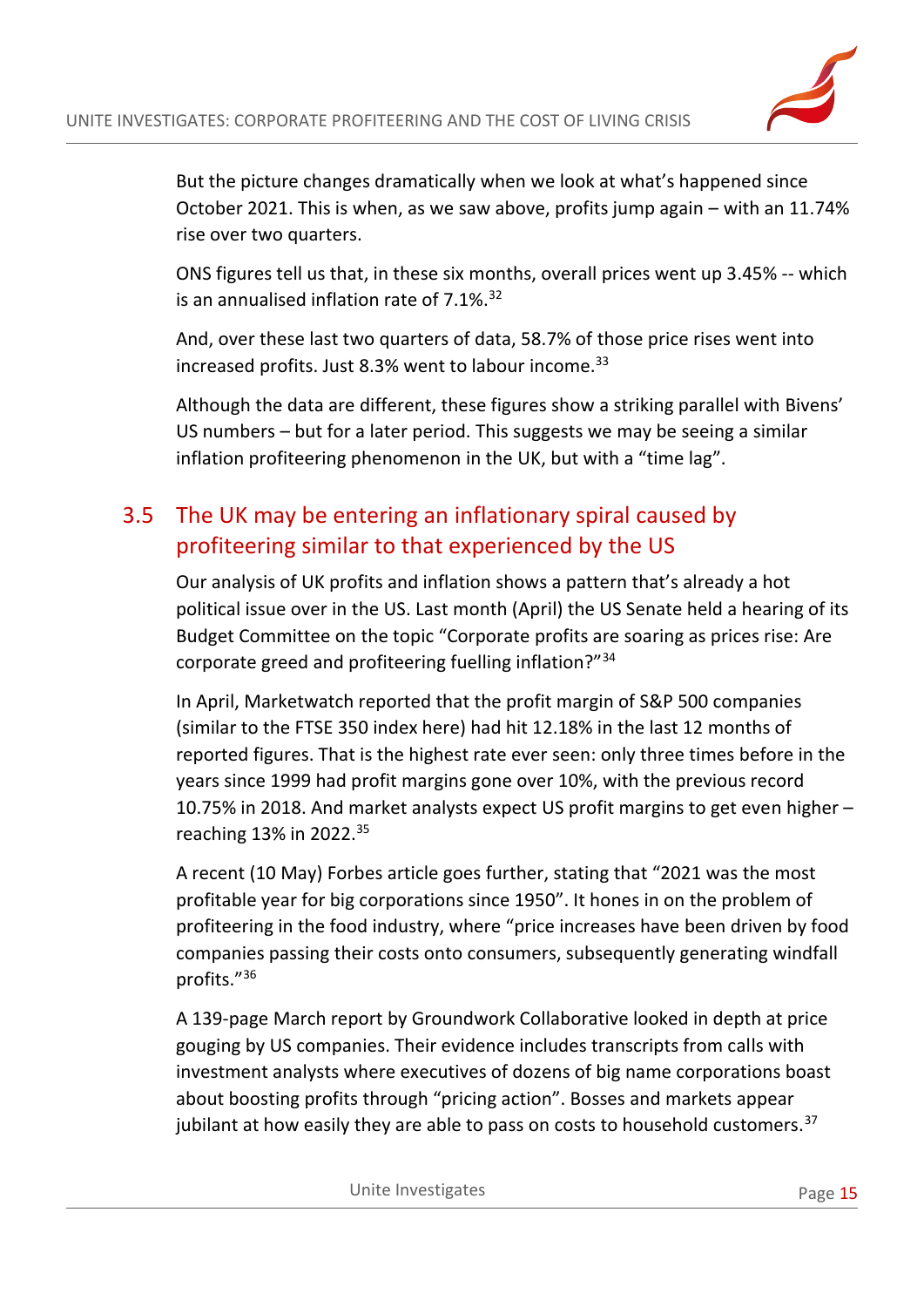

"Over and over, the message from corporate America is clear: they aren't just asking consumers to pay for their rising costs; they're going for more."<sup>38</sup>

Some argue that corporate profiteering is a particular problem in the US, but not here. This is perhaps due to the frequent monopoly power of big US companies: they can use their bulk, and lack of competitors, to drive prices higher than companies can get away with elsewhere. Over here, supposedly, markets are more competitive and companies can't get away with "price gouging". (See, e.g., [The](https://www.economist.com/finance-and-economics/labour-v-capital-in-the-post-lockdown-economy/21807700)  [Economist\)](https://www.economist.com/finance-and-economics/labour-v-capital-in-the-post-lockdown-economy/21807700). 39

But the figures above suggest that the UK is now seeing a very similar "profit gouging" phenomenon to the US, only with a time lag. In the US, companies starting ramping up inflation earlier in 2020-21. In the UK, the initial inflation pressure was certainly from supply chain shocks. But starting later on in 2021, corporate profiteering has boosted inflation even higher.

So contrary to the Governor of the Bank of England, wage rises aren't creating an "inflation spiral". To understand that, we need to focus on company profits.

## <span id="page-15-0"></span>3.6 How do companies get away with inflation profiteering? It's all about power!

In the analysis above we've looked at overall headline figures – profit rates, inflation rates, growth rates. Behind these big economic abstractions lie thousands of decisions made by real people: it is company bosses who decide how much to put up prices.

It's a cliché, if broadly true, that businesses seek to maximise their profits. But they do so facing different conditions. Here are just a few factors that contribute to a company's "market power", or "pricing power", i.e., its ability to decide prices.

- **Market institutions.** Markets are not all the same markets for different goods have different structures. E.g., oil prices are set globally on a highly organised market that is to a large extent still dominated by the OPEC cartel. If Russian oil supplies are cut off, this doesn't mean that other oil producers step in to fill the gap – they tend to keep supplies fixed, and benefit from selling at increased prices. This is one reason companies like BP and Shell have made massive recent profits.
- **Market size and monopoly power.** In general, where there is just one seller in a market (monopoly), or a few (oligopoly), these have more power to "collude"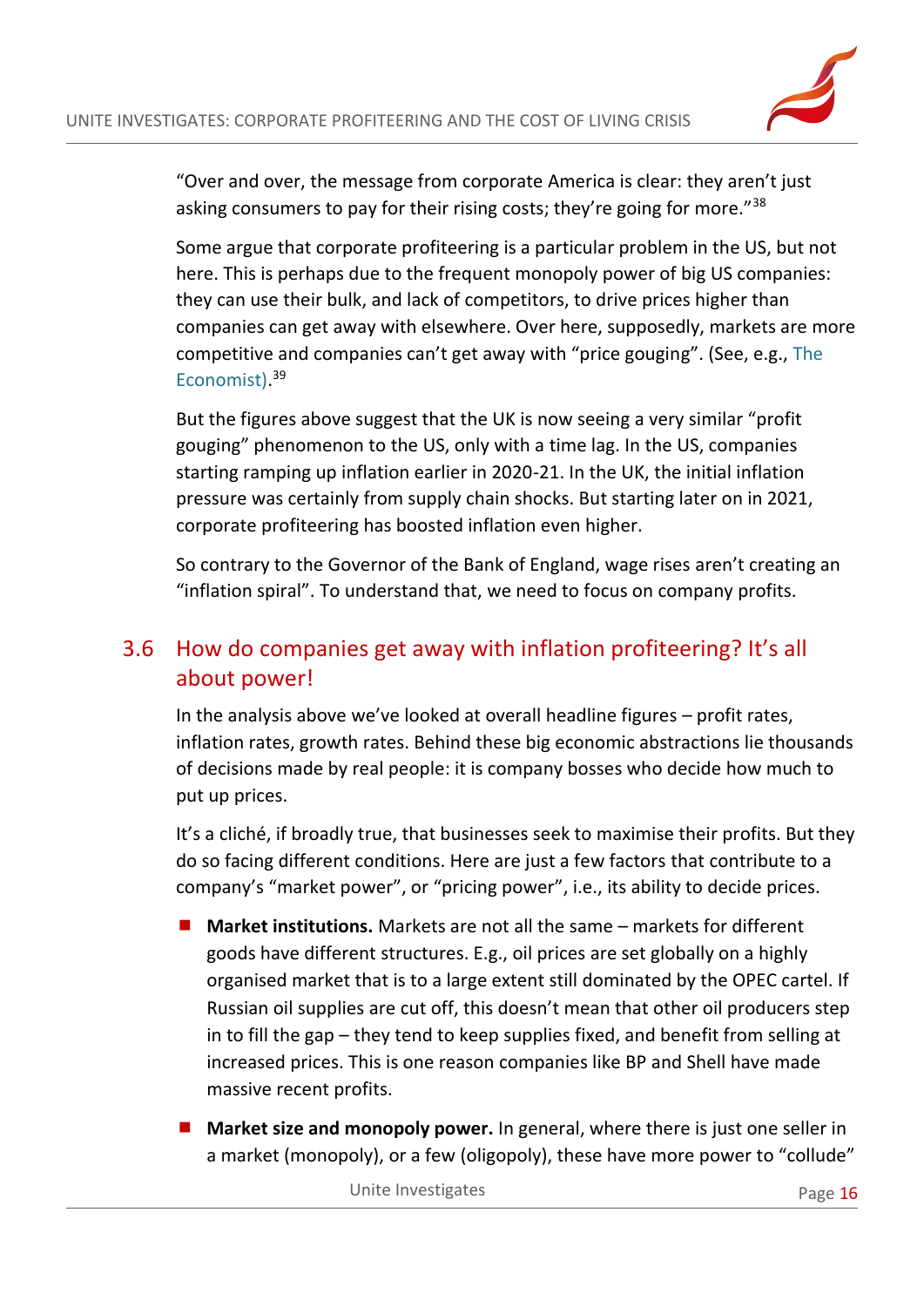

in raising prices than in a "competitive" market where other companies could come in to undercut them. E.g., at the other end of the supply chain from oil producers, the big food retailers also have large chunks of the market. This factor may help explain why we saw such a big and early rise in profits of the FTSE 350 companies, as they will typically have more pricing power than smaller companies included in the overall ONS data.

**The pricing smokescreen: lack of visibility.** As Lindsay Owens of the US based Groundwork Collaborative has argued, companies can benefit from a "smokescreen" hiding their pricing.<sup>40</sup> Groundwork's research from company earnings calls showed how companies in public may present themselves as victims of inflation forced to raise prices; while behind the scenes they celebrate their soaring profits. As pricing is carried out in secret, it is very hard for customers to know what is really going on. The media and politicians may often help create this smokescreen by reporting corporate spin uncritically.

Another crucial issue also concerns power: the power of workers, and also consumers.

When the Bank of England governor blames inflation on wage rises, this is also helping weave the smokescreen that hides companies' pricing power. In reality, market institutions typically give companies a lot more advantages in price-setting than workers enjoy.

For example, to raise the price of sunflower oil a supermarket just has to change a price tag. To raise wages, workers need to organise and bargain with employers.

## <span id="page-16-0"></span>3.7 The Bank of England knows that profiteering is helping drive inflation – but only calls for wage restraint, not profit restraint

So far, we have only heard the Governor of the Bank of England publicly calling for workers to restrain their wage demands – not for companies to restrain their profits.

Yet the Bank is well aware that corporate profits are helping drive inflation. This was stated most clearly in a speech to Chartered Accountants by the Bank's Chief Economist Huw Pill on 20 May. He identified two main factors driving "second round" inflation beyond supply costs: the "tight labour market", i.e., low unemployment; and companies raising profits by raising prices.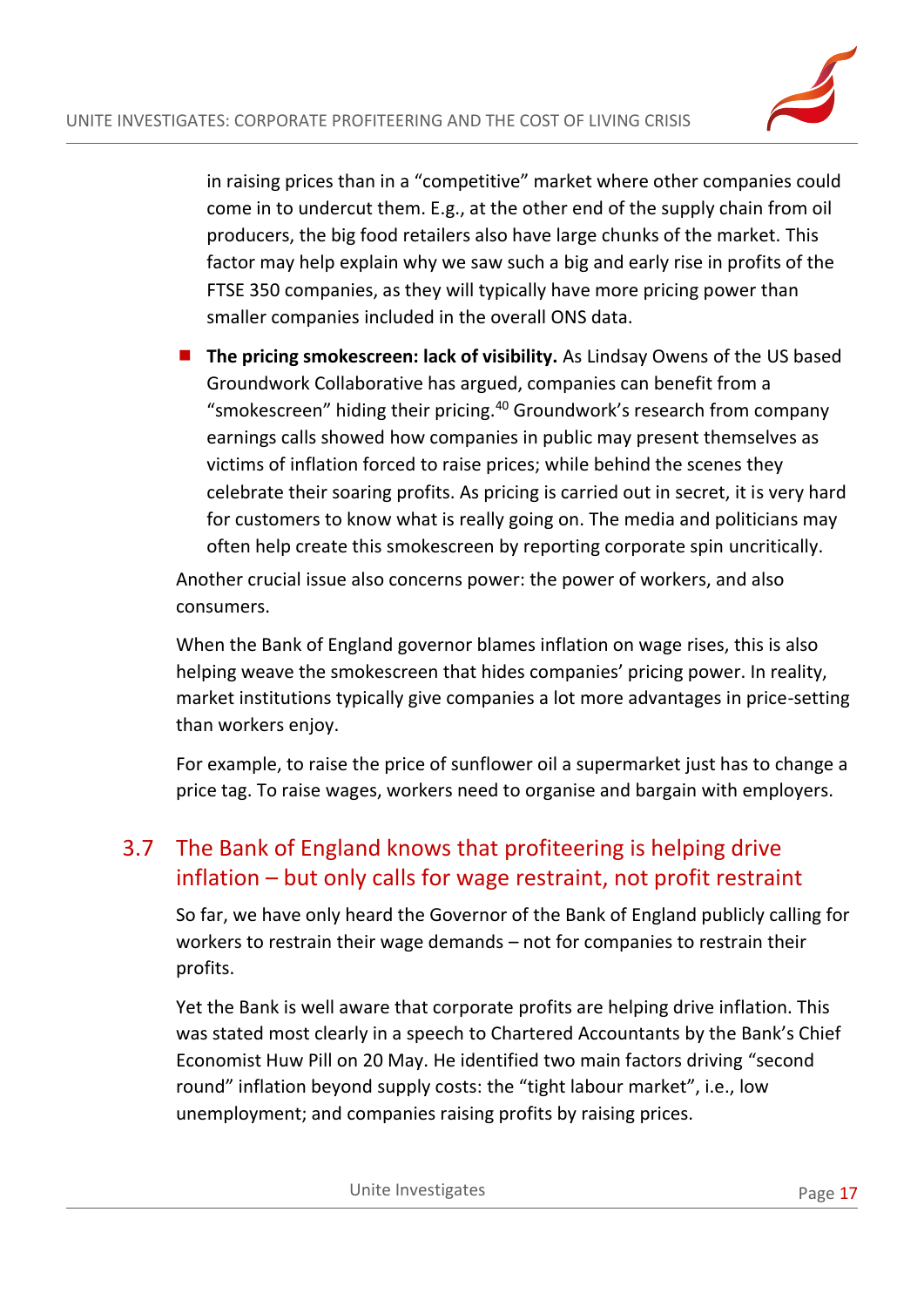

In fact, the Bank of England's Chief Economist himself confirms much of the analysis we have given above. Companies are pushing up their prices to "pass on" costs, so increasing their profit margins; and this is pushing "second round" inflation.

In his own words:

 *"A tight labour market is accompanied by resilience in business confidence. In line with evidence from the Bank's Decision Maker Panel survey, this may reflect business-to-business pricing power within supply chains still suffering from supply disruptions. After all, within a single supply chain, one firm's sourcing problem is another firm's resilient demand. Supporting this view, the Banks' Agents report that a further strengthening of margins is likely, especially in firms that are not directly facing consumer demand."<sup>41</sup>*

Note here: "a further strengthening of margins is likely". The Bank hasn't published detailed figures or forecasts on profit margins (unlike wages) to make this point. But it is seeing them growing – and expects them to grow even further.

The Chief Economist's view is based on the Bank's latest Monetary Policy Report from 5 May.<sup>42</sup> This explains in more detail the Bank's research on those two "second round" factors: the labour market; and business profits.

#### <span id="page-17-0"></span>3.71 Even though it sees high employment pushing inflation, The Bank of England forecasts a national pay cut in 2022

On the labour market, the Bank believes that record low unemployment (the "tight labour market") is pushing up wages. This has an impact on inflation as companies then raise prices to "pass on" wage costs to their customers. But it is important to note: on the Bank's forecasts, wage rises are certainly not keeping up with inflation. That is the Bank forecasts "nominal" pay growth of 5% in the second half of 2022. But it forecasts inflation to be much higher still – rising "to around 10% this year". So in real terms people will suffer pay cuts. $43$ 

As the Bank's May monetary policy report says:

- $\blacksquare$  "Prices are likely to rise faster than income for many people. That means that the cost of living for many people will rise."
- After accounting for inflation, the Bank's forecasts that "real" post-tax labour income will fall by 3.25% in 2022.<sup>44</sup>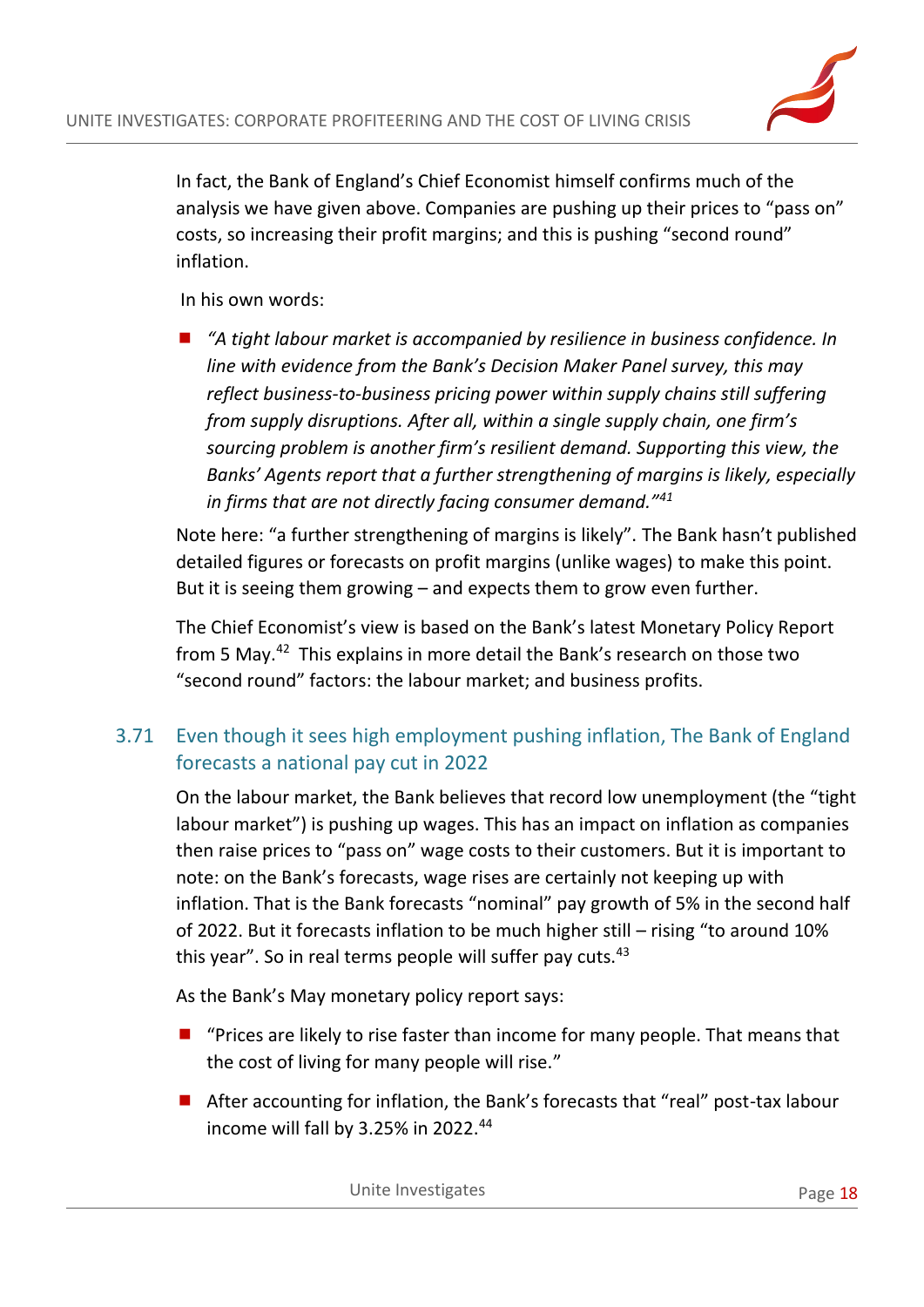■ And it expects "real post-tax household disposable income" to fall by 1.75% in 2022. <sup>45</sup>

<span id="page-18-0"></span>The Bank of England is expecting working people to take a national pay cut this year.

#### 3.72 The Bank's internal "intelligence" shows companies are passing on price increases "to a greater extent than normal"

The May monetary policy report cites "Agency Intelligence" gathered by the Bank on business intentions, including "a recent survey on pricing and profit margins conducted by the Bank's Agents, covering just under 300 firms".<sup>46</sup>

This survey "intelligence": "suggests firms are increasingly passing through cost pressures to prices". Firms say they will put up their own prices to pass on labour and supply costs to customers. (One notable point in the Bank's analysis is that the firms it spoke to mention "competitive pressure" as only having a "slight" impact on restraining their price rises.) 47

In fact, the Bank report notes:

- $\blacksquare$  "Companies reported passing on the higher costs to consumer prices to a greater extent than normal."<sup>48</sup>
- And: "According to a survey by the Agents, around half of companies said it was easier than normal to pass on higher costs." 49

The last point strongly recalls the evidence from the US collected by Groundwork Collaborative (see Section 2.5 above), where companies told their investors they were finding it remarkably easy to pass on costs through price rises. <sup>50</sup>

The report provides some detail on particular sectors:

- "In manufacturing, many companies had passed through higher wage and other input costs to protect margins. In business services, fee inflation picked up further, reflecting pay increases and higher energy costs." <sup>51</sup>
- $\blacksquare$  "In non-food retail, some fashion retailers expected to increase prices by between 5% and 8% this year." <sup>52</sup>
- $\blacksquare$  "In order to protect margins, consumer services contacts expected to raise prices to cover higher energy and wage costs. This was particularly the case for travel and leisure companies. And a number of contacts in hospitality said they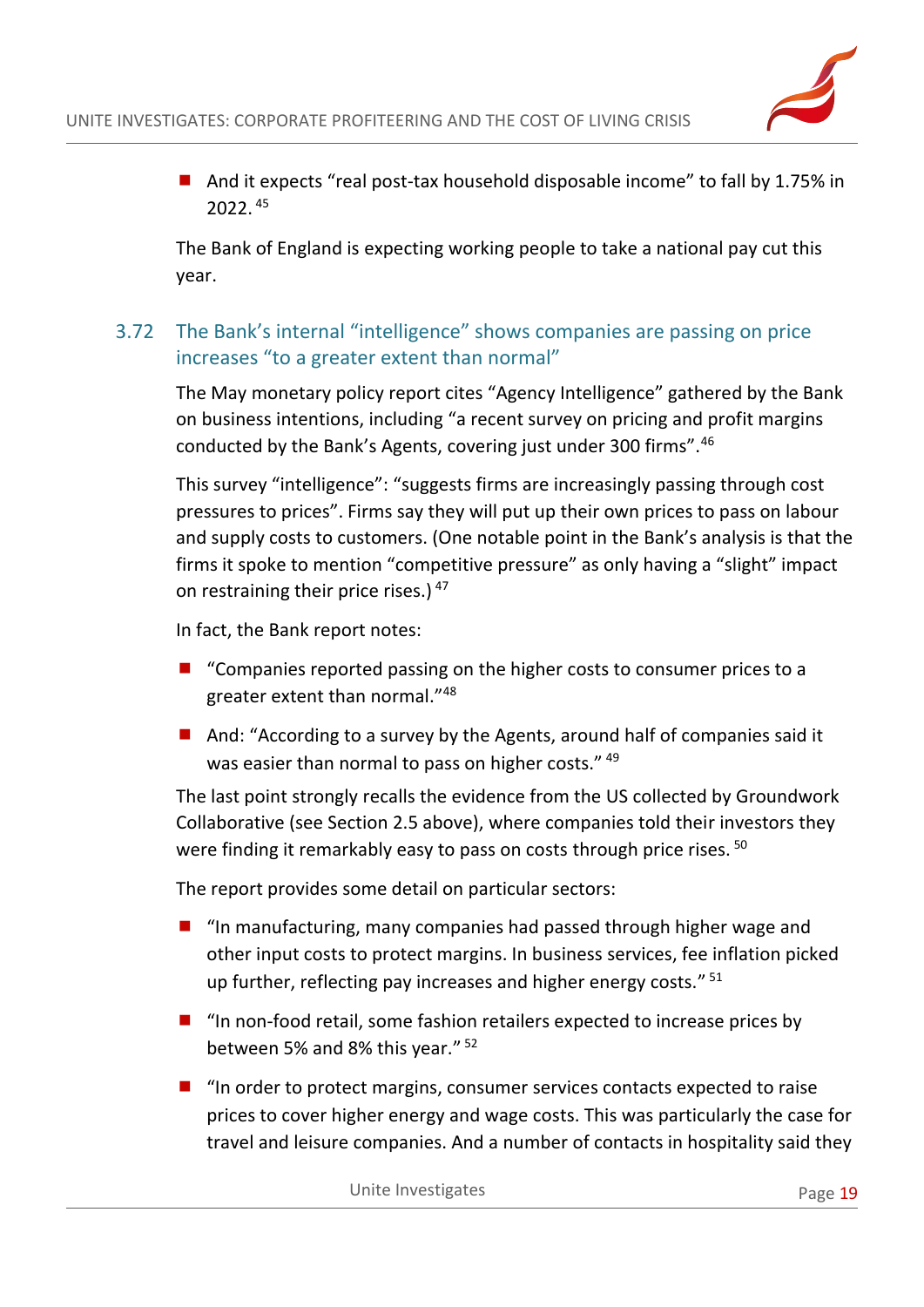

planned to pass through the restoration of Value Added Tax to prices to rebuild margins, despite strong competition in the sector." <sup>53</sup>

### <span id="page-19-0"></span>3.8 Further research

There is plenty more we can do to investigate exactly how profiteering works, and where it is having the most serious effects. These are just some suggestions for follow-up research:

- **Investigate further:** map supply chains for key goods that are pushing up people's cost of living, so identify where price gouging and profiteering are having the biggest impacts.
- **Investigate further:** analyse how price and profit changes in key sectors and industries relate to market power and other underlying factors.
- **Investigate further:** identify some of the worst profiteering companies, zoom in on their pricing decisions – and how they get away with it.
- Investigate further: what role does unionisation and workers' bargaining power play in different sectors and their impacts on the cost of living?

## <span id="page-19-1"></span>4 What sources does this report use?

## <span id="page-19-2"></span>4.1 We used FTSE 350 company accounts; GDP, pay and inflation data from the Office for National Statistics; and top employer lists by sector from Unite research

#### **FTSE 350 company accounts**

We used company accounts collected by the FAME database to analyse latest turnover and profit figures from 240 companies, minus investment trusts, which are current members of the FTSE 350 index and have published accounts for the whole of 2021. We also analysed pay data for those companies which have reported this.

#### **ONS GDP and pay data**

National income data from Office for National Statistics latest quarterly GDP estimates release, 12 May 2022. Note the Quarter 1 2022 (January to March)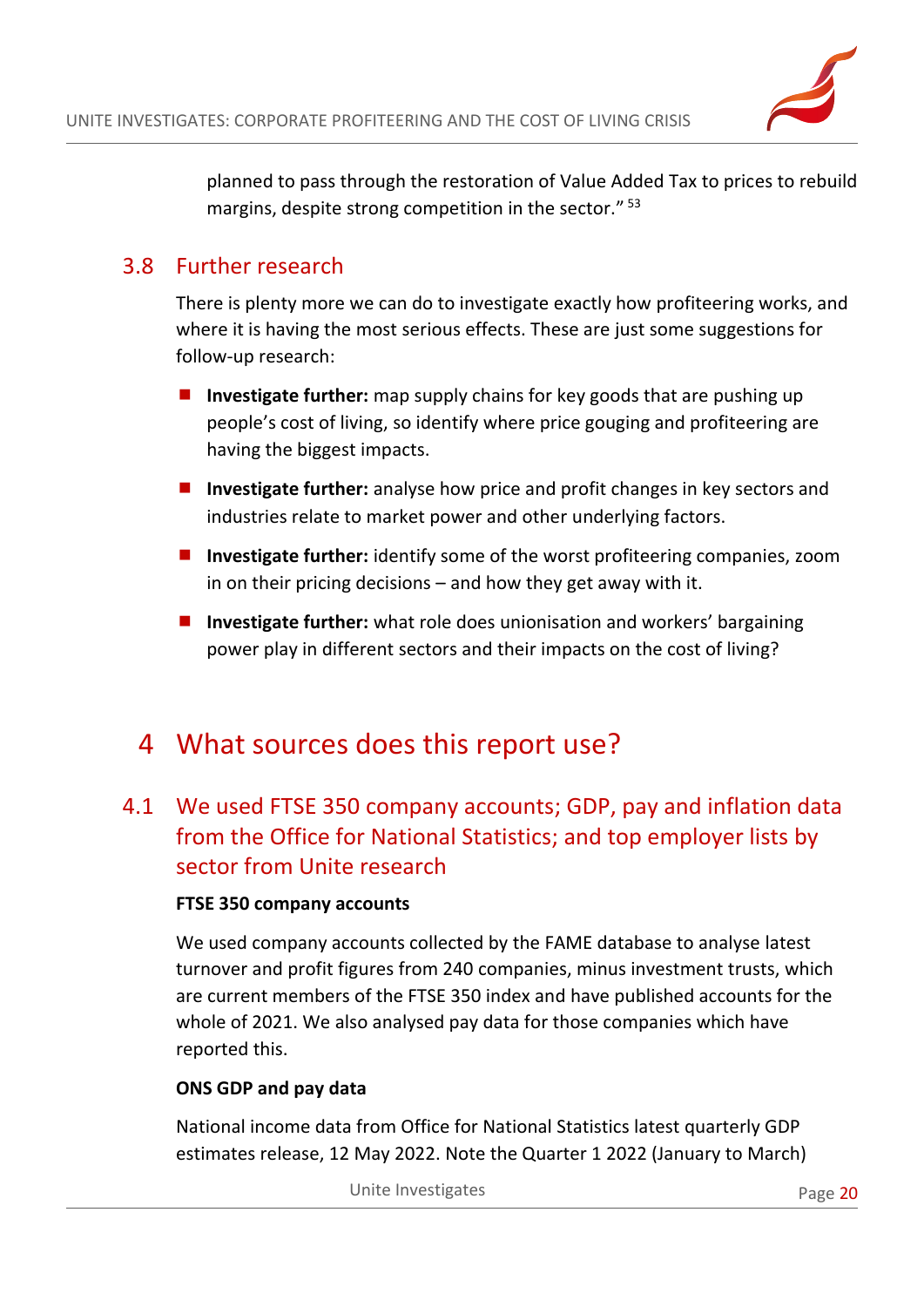dataset contains estimated figures which may change. The same dataset also contains historic National Accounts data:

[https://www.ons.gov.uk/economy/grossdomesticproductgdp/datasets/ukseconde](https://www.ons.gov.uk/economy/grossdomesticproductgdp/datasets/uksecondestimateofgdpdatatables) [stimateofgdpdatatables](https://www.ons.gov.uk/economy/grossdomesticproductgdp/datasets/uksecondestimateofgdpdatatables)

Pay figures from latest ONS Labour Market monthly release, 17 May 2022. Summary here:

[https://www.ons.gov.uk/employmentandlabourmarket/peopleinwork/employme](https://www.ons.gov.uk/employmentandlabourmarket/peopleinwork/employmentandemployeetypes/bulletins/uklabourmarket/may2022) [ntandemployeetypes/bulletins/uklabourmarket/may2022](https://www.ons.gov.uk/employmentandlabourmarket/peopleinwork/employmentandemployeetypes/bulletins/uklabourmarket/may2022)

#### **ONS data on RPI figures**

RPI figures are taken from the ONS' Consumer price inflation dataset. RPI detailed figures by division for 15 March 2022.

[https://www.ons.gov.uk/file?uri=/economy/inflationandpriceindices/datasets/con](https://www.ons.gov.uk/file?uri=/economy/inflationandpriceindices/datasets/consumerpriceinflation/current/previous/v87/consumerpriceinflationdetailedreferencetables.xls) [sumerpriceinflation/current/previous/v87/consumerpriceinflationdetailedreferenc](https://www.ons.gov.uk/file?uri=/economy/inflationandpriceindices/datasets/consumerpriceinflation/current/previous/v87/consumerpriceinflationdetailedreferencetables.xls) [etables.xls](https://www.ons.gov.uk/file?uri=/economy/inflationandpriceindices/datasets/consumerpriceinflation/current/previous/v87/consumerpriceinflationdetailedreferencetables.xls)

#### **Unite membership and bargaining data**

Unite routinely collects financial, Unite membership and collectively bargaining data for the top companies (by UK turnover) in each sector that the union organises in. We have used the most recent data collected on parent company profits and profit margins, UK turnover, UK workforce, Unite membership and national agreements for parts of the report.

#### <span id="page-20-0"></span>4.2 Acknowledgements

 $\overline{a}$ 

We thank Alexander Guschanski for reading a draft of this report and giving helpful comments.

<sup>1</sup> https://www.independent.co.uk/news/business/news/bank-of-england-pay-rise-andrew-bailey-salaryb2080309.html

 $2$  There is a lot of writing about this. See, for example: On the US:

[https://www.pbs.org/newshour/economy/how-the-supply-chain-caused-current-inflation-and-why-it-](https://www.pbs.org/newshour/economy/how-the-supply-chain-caused-current-inflation-and-why-it-might-be-here-to-stay)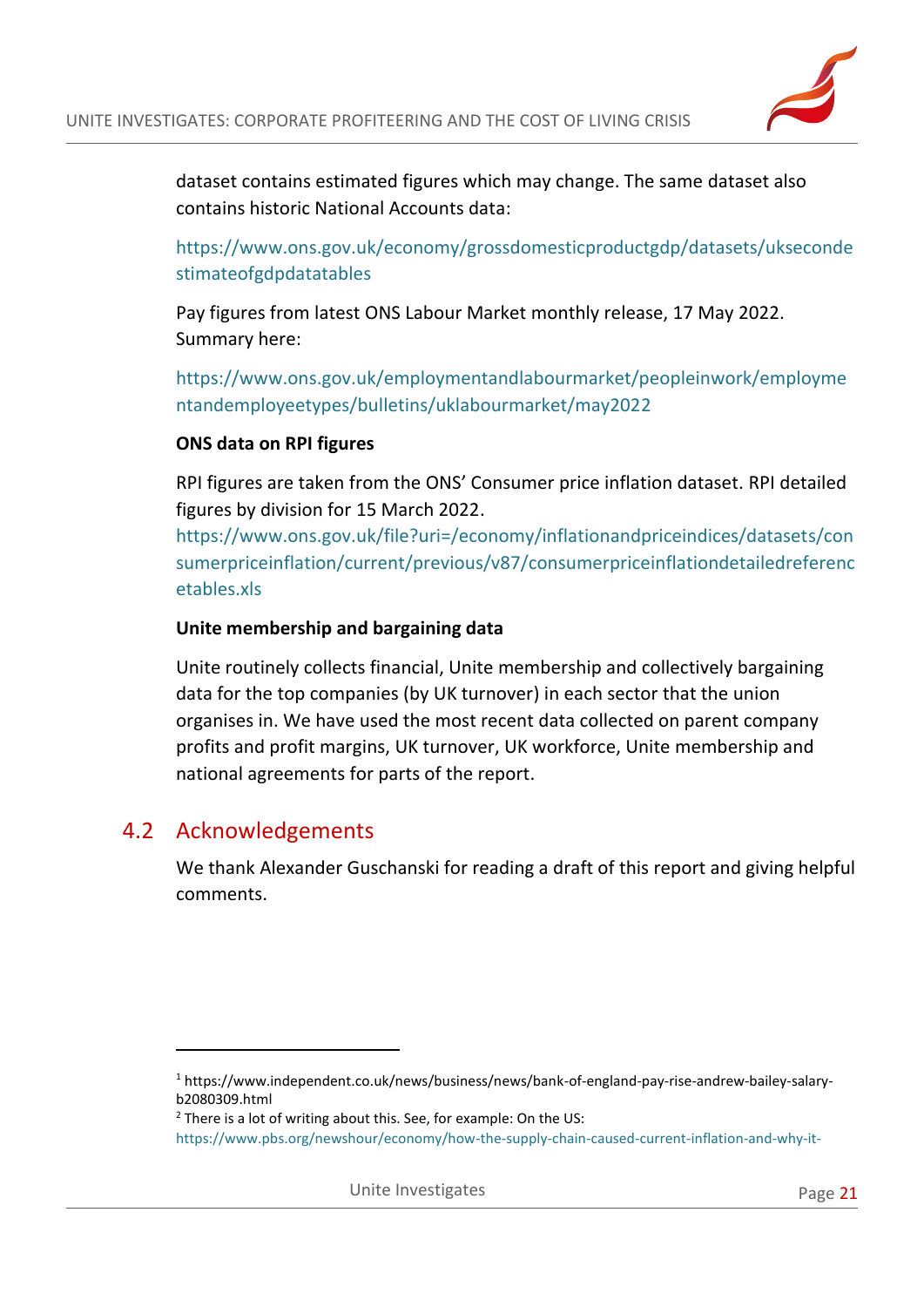

 $\overline{a}$ 

[might-be-here-to-stayO](https://www.pbs.org/newshour/economy/how-the-supply-chain-caused-current-inflation-and-why-it-might-be-here-to-stay)n Europe[: https://blogs.imf.org/2022/02/17/supply-disruptions-add-to-inflation](https://blogs.imf.org/2022/02/17/supply-disruptions-add-to-inflation-undermine-recovery-in-europe/)[undermine-recovery-in-europe/](https://blogs.imf.org/2022/02/17/supply-disruptions-add-to-inflation-undermine-recovery-in-europe/)

<sup>3</sup> https://www.economicsobservatory.com/what-is-supply-chain-inflation-and-why-is-it-driving-upconsumer-prices-now

<sup>4</sup> https://commonslibrary.parliament.uk/economic-update-ukraine-crisis-adds-to-inflationary-pressures/ <sup>5</sup> <https://blogs.lse.ac.uk/politicsandpolicy/ukraine-war-niesr/>

On sunflower oil: [https://www.theguardian.com/business/2022/apr/05/food-price-rises-ukraine-war](https://www.theguardian.com/business/2022/apr/05/food-price-rises-ukraine-war-cooking-oil)[cooking-oil](https://www.theguardian.com/business/2022/apr/05/food-price-rises-ukraine-war-cooking-oil)

<sup>6</sup> https://www.britishchambers.org.uk/news/2022/04/inflationary-pressures-reach-uncharted-territoryquarterly-economic-survey-q1-2022

<sup>7</sup> https://www.standard.co.uk/business/sainsbury-tesco-cost-of-living-price-rises-aldi-lidl-inflationb996798.html

<sup>8</sup> All figures were taken from company accounts as compiled by the FAME database

<sup>9</sup> All figures were taken from company accounts as compiled by the FAME database

 $10$  All figures were taken from company accounts as compiled by the FAME database

 $11$  All figures were taken from company accounts as compiled by the FAME database

 $12$  All figures were taken from company accounts as compiled by the FAME database

 $13$  All figures were taken from company accounts as compiled by the FAME database

<sup>14</sup> All figures were taken from company accounts as compiled by the FAME database  $15$  All figures were taken from company accounts as compiled by the FAME database

<sup>16</sup> All figures were taken from company accounts as compiled by the FAME database 17

https://www.ons.gov.uk/economy/grossdomesticproductgdp/bulletins/gdpmonthlyestimateuk/march2022 18 Office for National Statistics latest quarterly GDP estimates release, 12 May 2022. <https://www.ons.gov.uk/economy/grossdomesticproductgdp/datasets/uksecondestimateofgdpdatatables> 19 Office for National Statistics latest quarterly GDP estimates release, 12 May 2022. <https://www.ons.gov.uk/economy/grossdomesticproductgdp/datasets/uksecondestimateofgdpdatatables> 20 Office for National Statistics latest quarterly GDP estimates release, 12 May 2022. <https://www.ons.gov.uk/economy/grossdomesticproductgdp/datasets/uksecondestimateofgdpdatatables> 21 Office for National Statistics latest quarterly GDP estimates release, 12 May 2022. <https://www.ons.gov.uk/economy/grossdomesticproductgdp/datasets/uksecondestimateofgdpdatatables> 22 Office for National Statistics latest quarterly GDP estimates release, 12 May 2022. <https://www.ons.gov.uk/economy/grossdomesticproductgdp/datasets/uksecondestimateofgdpdatatables> 23 Office for National Statistics latest quarterly GDP estimates release, 12 May 2022. <https://www.ons.gov.uk/economy/grossdomesticproductgdp/datasets/uksecondestimateofgdpdatatables> <sup>24</sup> Wages data: Summary of Labour Market Estimates 17 May 2022:

[https://www.ons.gov.uk/file?uri=%2femploymentandlabourmarket%2fpeopleinwork%2femploymentande](https://www.ons.gov.uk/file?uri=%2femploymentandlabourmarket%2fpeopleinwork%2femploymentandemployeetypes%2fdatasets%2fsummaryoflabourmarketstatistics%2fcurrent/a01may2022.xls) [mployeetypes%2fdatasets%2fsummaryoflabourmarketstatistics%2fcurrent/a01may2022.xls](https://www.ons.gov.uk/file?uri=%2femploymentandlabourmarket%2fpeopleinwork%2femploymentandemployeetypes%2fdatasets%2fsummaryoflabourmarketstatistics%2fcurrent/a01may2022.xls)

<sup>25</sup> Wages data: Summary of Labour Market Estimates 17 May 2022:

[https://www.ons.gov.uk/file?uri=%2femploymentandlabourmarket%2fpeopleinwork%2femploymentande](https://www.ons.gov.uk/file?uri=%2femploymentandlabourmarket%2fpeopleinwork%2femploymentandemployeetypes%2fdatasets%2fsummaryoflabourmarketstatistics%2fcurrent/a01may2022.xls) [mployeetypes%2fdatasets%2fsummaryoflabourmarketstatistics%2fcurrent/a01may2022.xls](https://www.ons.gov.uk/file?uri=%2femploymentandlabourmarket%2fpeopleinwork%2femploymentandemployeetypes%2fdatasets%2fsummaryoflabourmarketstatistics%2fcurrent/a01may2022.xls)

26 Office for National Statistics latest quarterly GDP estimates release, 12 May 2022. <https://www.ons.gov.uk/economy/grossdomesticproductgdp/datasets/uksecondestimateofgdpdatatables> 27 Office for National Statistics latest quarterly GDP estimates release, 12 May 2022. <https://www.ons.gov.uk/economy/grossdomesticproductgdp/datasets/uksecondestimateofgdpdatatables>  $^{28}$  See also these ONS calculations on PNFC labour and profit shares quarterly over 1997-2016:

Unite Investigates and the Page 22 [https://www.ons.gov.uk/file?uri=/economy/nationalaccounts/uksectoraccounts/adhocs/006610labourshar](https://www.ons.gov.uk/file?uri=/economy/nationalaccounts/uksectoraccounts/adhocs/006610labourshareofgdpandprivatenonfinancialcorporationgrossoperatingsurpluscorporateprofitabilitycurrentpricesquarter1jantomar1997toquarter3julytosept2016/labourshareofgdpadhoc.xls) [eofgdpandprivatenonfinancialcorporationgrossoperatingsurpluscorporateprofitabilitycurrentpricesquarter1](https://www.ons.gov.uk/file?uri=/economy/nationalaccounts/uksectoraccounts/adhocs/006610labourshareofgdpandprivatenonfinancialcorporationgrossoperatingsurpluscorporateprofitabilitycurrentpricesquarter1jantomar1997toquarter3julytosept2016/labourshareofgdpadhoc.xls) [jantomar1997toquarter3julytosept2016/labourshareofgdpadhoc.xls](https://www.ons.gov.uk/file?uri=/economy/nationalaccounts/uksectoraccounts/adhocs/006610labourshareofgdpandprivatenonfinancialcorporationgrossoperatingsurpluscorporateprofitabilitycurrentpricesquarter1jantomar1997toquarter3julytosept2016/labourshareofgdpadhoc.xls)